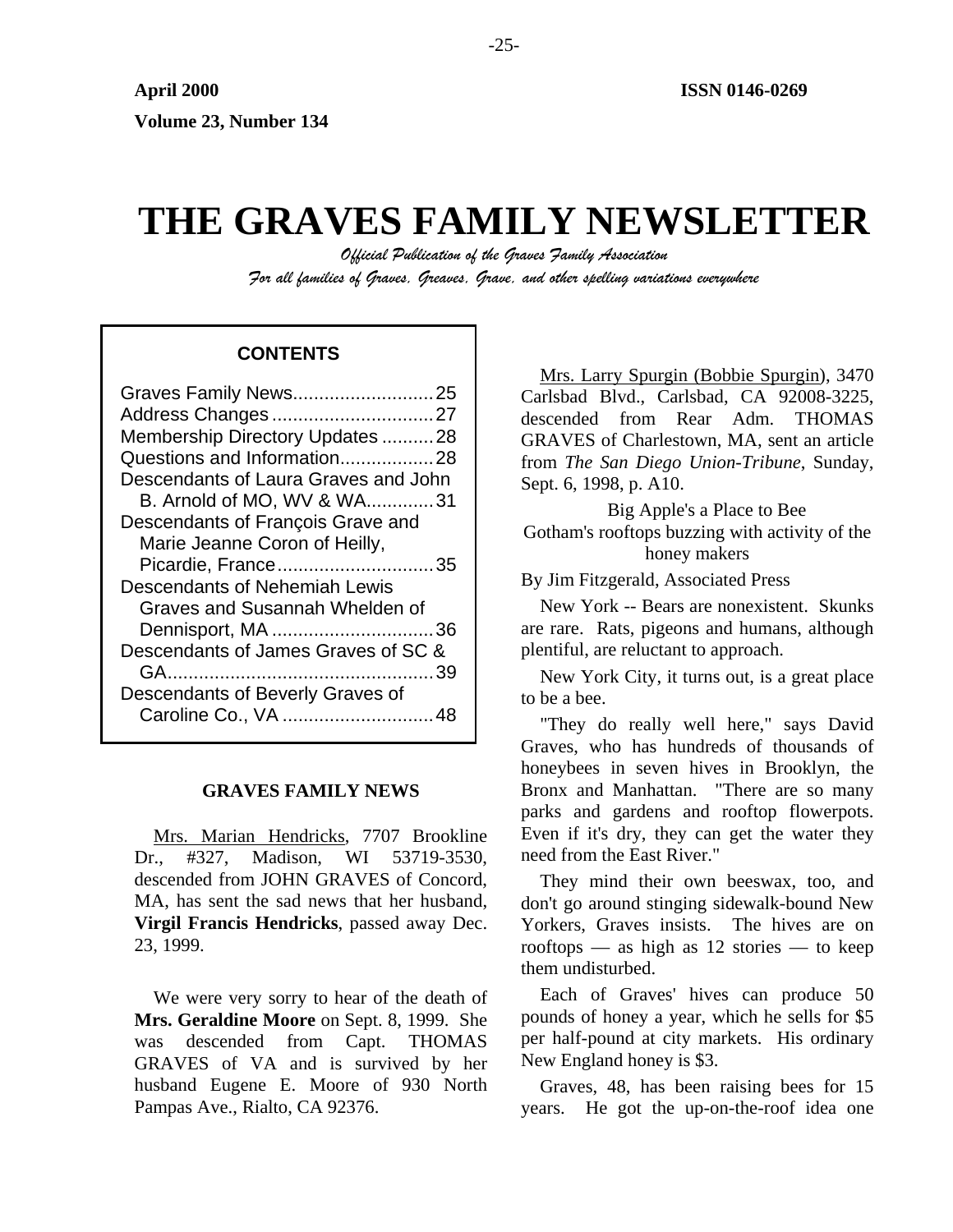spring after black bears raided hives near his Becket, Mass., home.

"To avoid the bears, we put the hives up high," says his wife, Mary. "My husband had been selling at the New York greenmarkets for five years, and he looked around and saw that

**Regular (U.S. & Canada) \$20/year Other countries (air mail)** \$30/year <br> **Sample 540/year \$40/year Sustaining (U.S. & Canada) Life (U.S./Canada, 62 and older) \$600 one time Foreign memberships must be paid by money order in U.S. dollars. All back issues (1976 present) are available at current price.** 

**Newsletter only available to individuals as part of Graves Family Association membership. No charge for queries.** 

**Published by:** 

**THE GRAVES FAMILY ASSOCIATION 20 Binney Circle, Wrentham, MA 02093 Internet Home Page: http://www.gravesfa.org** 

**Newsletter Editor: Kenneth Vance Graves 20 Binney Circle, Wrentham, MA 02093 (508)384-8084 ken.graves@gravesfa.org** 

**Director, Internet Home Page: Kenneth Vance Graves** 

**Graves Online List Manager: Marjorie Ferris, Rialto, CA, MBFerris@aol.com** 

**Graves of Cambridgeshire, England: Nedra**  Dickman Brill, CG, 2410 NE 58<sup>th</sup> Ave., **Portland, OR 97213-4002 brillnd@pacifier.com** 

**Rear Admiral Thomas Graves of Charlestown, MA and his Greaves family of Stepney, London, England: Raymond C. Flesher, 313 West Lehow Ave., #24, Englewood, CO 80110-6744, rcflesher@juno.com** 

retired in 1988. **Charles Newton Graves (Descended from Rear Admiral Thomas Graves of Charlestown, MA): Janet Craw, HC 4, Box 23B, Payson, AZ 85541-9531, vjcraw@cybertrails.com** 

**Samuel Graves of Lynn, MA: Carol Kenney Graves, 4121 North Koerner Rd., Peoria, IL 61615, ckenney7@aol.com** 

**© Graves Family Association, 2000**

one thing you have a lot of in New York is rooftops."

"Sure, some people who said they'd love to have bees couldn't convince their landlords," Graves says. "But it wasn't a big problem. I'd bring a package of bees to the greenmarket in the spring, put a sign on them, like, "We need a home. We are very gentle. We like to share our New York City honey. Do you have a **Memberships: matchlines matchlines matchlines matchlines matchlines matchlines matchlines matchlines matchlines matchlines matchlines matchlines matchlines matchlines matchlines matchlines** 

> He got twice as many offers as he needed and hopes to expand next year….

**Other countries (air mail)** \$50/year **The New York City honey has its own** flavor, Graves said, but not because of any gritty big-city aftertaste. "It's because of the different flowers and different sources of nectar," he says. "It's very flowery. People who have taste-tested here, blind taste-tested, prefer the New York honey. It's sweeter."

> Mr. John G. Putnam of Buffalo, NY, a great-grandson of John Card Graves, sent the following obituary of **Robert Clark Graves** from the Buffalo newspaper. John said, "Bob was a great guy and very proud to be a Graves." We don't presently know the ancestry of this part of the family and will appreciate help.

> "Robert C. Graves, 74 of Snyder, a retired vice president of R&W Wiley Lighting Fixture Co., died Tuesday (April 18, 2000) in Erie County Medical Center after a long illness.

**Research Coordinators A** native of Buffalo, he graduated from Bennett High School and attended the University of Buffalo.

> He served in the Naval Air Corps from 1945 to 1947.

> Graves retired in 1965 from R&W Wiley Lighting Fixture Co. He also was credit manager for Buffalo Dental Inc. until he

> He was a 59-year member of Westminster Presbyterian Church, where he also had been a deacon.

> He was a life member of the Buffalo Canoe Club and a member of Ancient Landmarks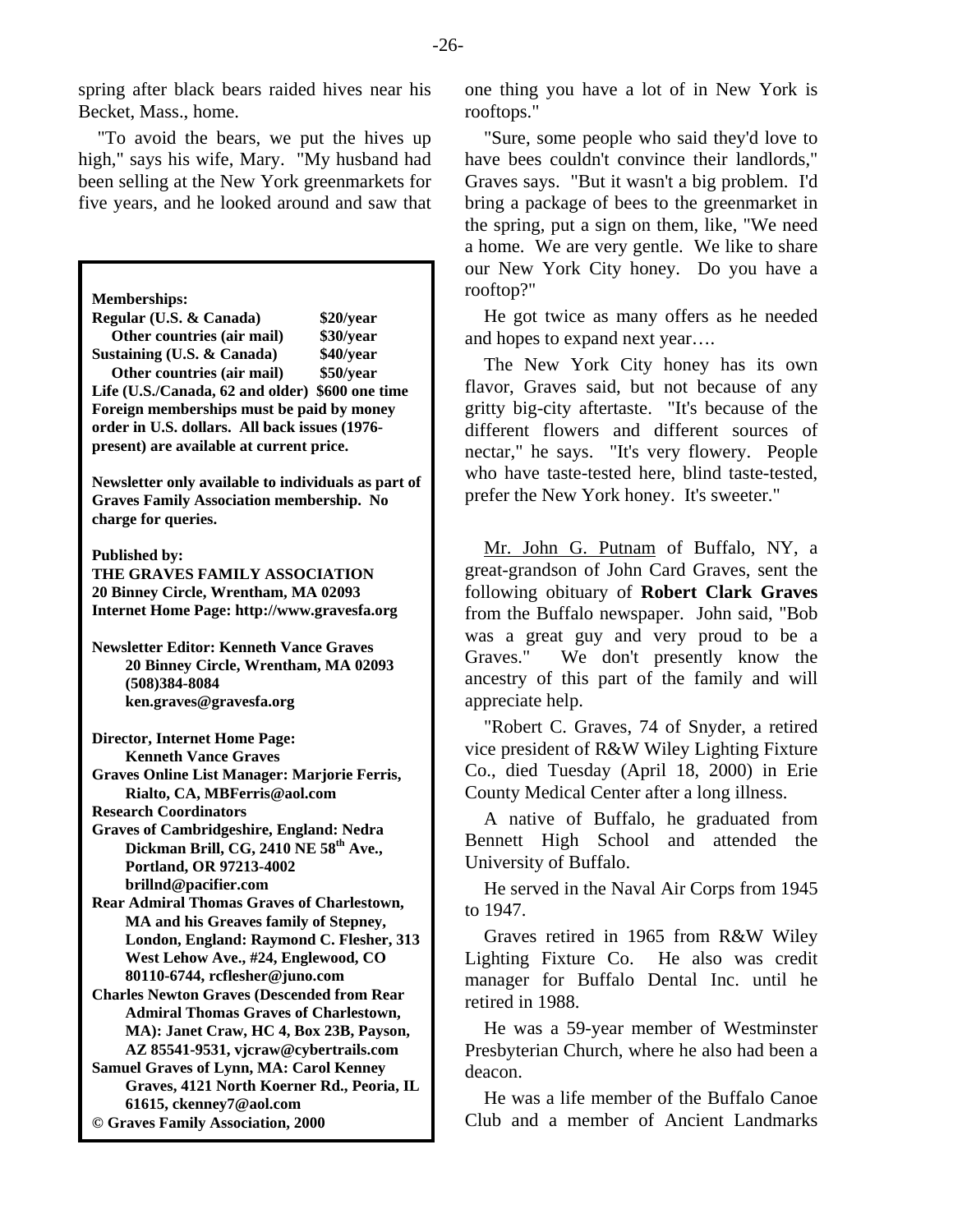Lodge 441, F&AM; Lorenzo Burrows Post 78, American Legion; and the Gyro Club of Buffalo. Graves was a sailor and hunter.

Survivors include his wife, Lillian "Swanie"; two daughters, Nancy Manalio of Snyder and Jane G. Kirby of Williamsville; a son, R. Clark, Jr. of Williamsville; two sisters, Ruth Meldram of Greenville, S.C., and Jane Brobst of Pompano Beach, Fla.; a brother, Howard "Bud" of Point Abino, Ont.; and six grandchildren.

A memorial service will be held at 11 a.m. today in Westminster Presbyterian Church, 724 Delaware Ave. Burial will be in the church's memorial garden."

Mr. Kenneth B. Graves, Jr., Apt. 331, 7017 Carnation St., Richmond, VA 23225, descended from Capt. THOMAS GRAVES of VA, sent an article from the *Richmond Times-Dispatch*, Sunday, Aug. 29, 1999, page C1. The article by Lawrence Latane is titled "Tagged, tracked blue marlin pass scientific survival test." John E. Graves, in the picture below, teaches at the Virginia Institute of Marine Science, and oversees a program tagging blue marlin.

The results of his research program could have enormous implications for the international conservation of blue marlin, which are vanishing from the world's seas.

It is believed that the only way to save the fish is to convince fishermen of all countries to release all the blue marlin (called billfish) they catch. Even though U.S. offshore recreational anglers already release 90 percent of the billfish they catch, other countries have been reluctant to adopt release requirements, believing the hooked fish will die anyway. However, this research program is showing that almost all of the released marlin survive. The key feature of the program is that hooked marlin are tagged with a microchip in a footlong canister. Five days later the apparatus triggers the canister to release, it bobs to the surface, and it signals a satellite. The canister is retrieved and the marlin's activities for the time it was tagged can be recovered.



#### **ADDRESS CHANGES**

Mrs. Polli Turner, descended from SAMUEL GRAVES of Lynn, MA, has moved from Central Point, OR to 17124 Lake View Blvd., Mount Vernon, WA 98274, polli@cnw.com.

Mrs. Marian Hendricks of Madison, WI, descended from JOHN GRAVES of Concord, MA, has moved to 7707 Brookline Dr., #327, Madison, WI 53719-3530.

Ms. Jo Neva Graves Eaton, descended from the parents of JACOB GRAVES who married Catherine Black of NC & TN (gen. 13), has moved from Wellington, FL to PO Box 150992, Fort Worth, TX 76108-0992.

Mr. Charles R. Fitzgerald, descended from Capt. THOMAS GRAVES of VA, has moved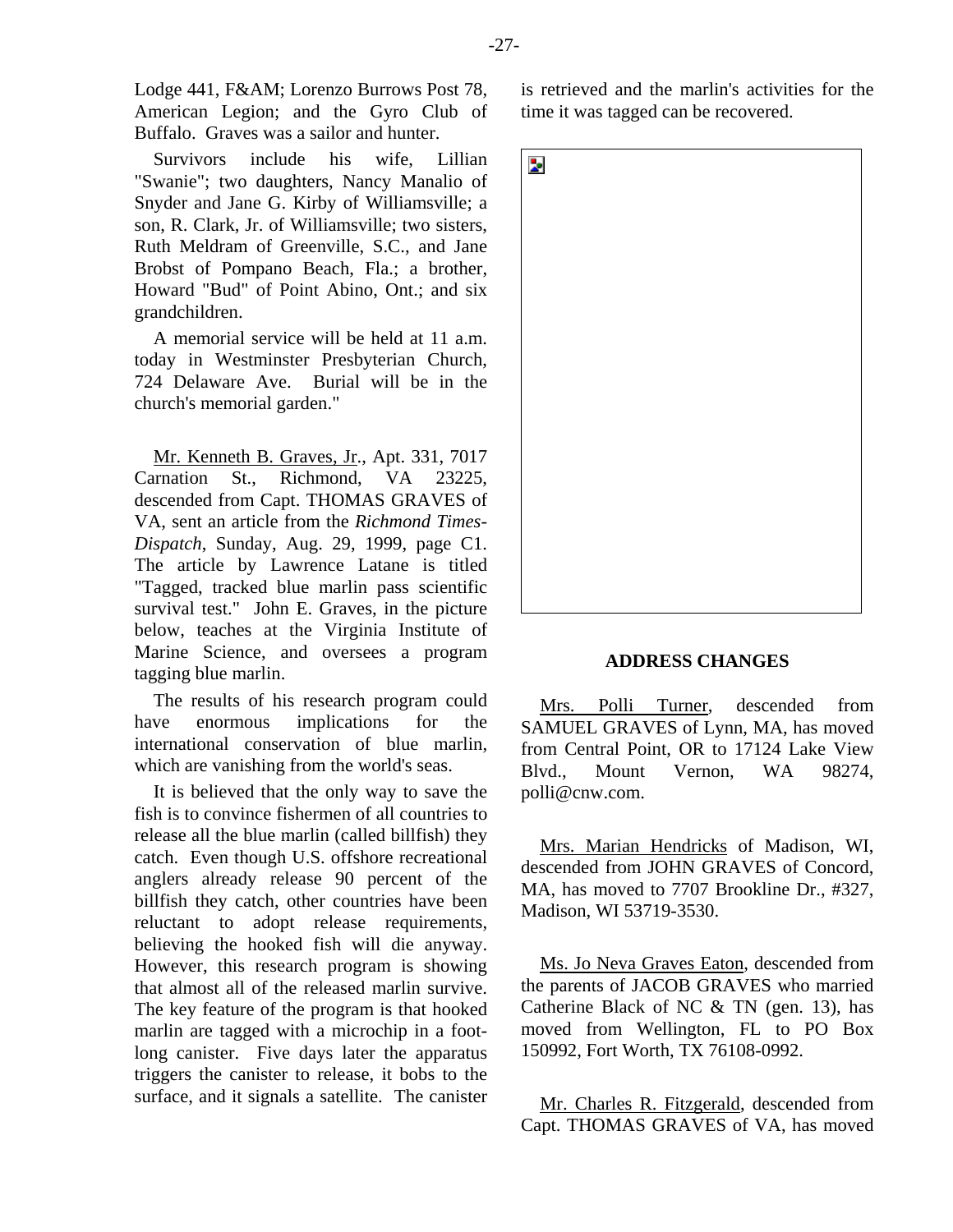Mrs. Marian Faye Hendricks of Madison, WI, descended from JOHN GRAVES of Concord, MA, has moved to 7707 North Brookline Dr., Apt. 327, Madison, WI 53719- 3527.

Mr. Thomas V. Graves of Columbia, MD, descended from LEVI C. GRAVES and Elizabeth D. Starbuck of IN, IL & WI, has moved to 11239 Peartree Way, Apt. A, Columbia, MD 21044-4523.

Ms. Patricia M. Graves of Fort Collins, CO, descended from ROBERT GREEVES of Great Dalby, Leicestershire, England, has moved to 2625 Hollingbourne Dr., Fort Collins, CO 80526-1265.

## **MEMBERSHIP DIRECTORY UPDATES**

*New Members*  BRYANT, Mrs. Sharon L. 1702 North Williamsburg St., Orange, CA 92867 Ancestry: John Graves of Concord, MA

CLARK, Ms. Joan 443A Tarter Apts., Commerce, TX 75428 Ancestry: Nancy Graves and John Cole of SC, Richmond Co., NC & Lincoln Co., TN

FREDERICK, Mrs. Marsha (Hays) PO Box 776, Azle, TX 76098-0776 Ancestry: Capt. Thomas Graves of VA, via John<sup>2</sup>,  $\text{Ralph}^3$ ,  $\text{Ralph}^4$ ,  $\text{John}^5$ ,  $\text{John}^6$ ,  $\text{John}^7$ ,  $\text{Richard}^8$ 

GRAEVE, Mr. Egbert 1400 Arbor Avenue, Los Altos, CA 94024-5911 Ancestry: Ludwig Greve and Amalie Koehler of Hannover, Germany & Buer, Westphalia, Prussia

GRAVES, Mr. Anthony D. PO Box 1833, Charleston, SC 29402-1833 Ancestry: Archibald Pratt Graves and Martha Jane Caulder of SC

GRAVES, Mr. Hal F. 1832 Chestnut Street, San Carlos, CA 94070 Ancestry: John Graves and Margery Harvey of Randolph Co., NC

LEO, Mr. John A. Leo 5344 Cristfield Court, Fairfax, VA 22032 Ancestry: Capt. Thomas Graves, via Katherine<sup>2</sup>, Sarah<sup>3</sup> Sprigg, Sarah<sup>4</sup> Pearce, John<sup>5</sup> Beall, Josias<sup>6</sup> Beall

THACKER, Mrs. Katherine Graves Cox 5235 South Elm Ave., Homosassa, FL 34448 Ancestry: Leonard Graves, Mariah Gordon and Sarah Brown of VA & Mercer Co., KY

WORDEN, Ms. Julia 1842 Valleywood Way, Lake Mary, FL 32746 Ancestry: Thomas Graves of Hartford, CT, via #4103

#### **QUESTIONS AND INFORMATION**

# *MISCELLANEOUS GRAVES FAMILIES*

Ms. Otnie Dechert, Brown County Library, 515 Pine St., Green Bay, WI 54301 (lorraine43@excite.com), is not a Graves descendant as far as she knows. She thinks her ancestry is at least mostly German. However, she found someone named **Otnie Graves** in genealogy 135, William Graves and Betsey Thair of Chester, Windsor Co. & Mount Holly, Rutland Co., VT (probably descended from Thomas Graves of Hartford, CT). Because Otnie is her name also, she would like to learn more about the origin and meaning of the name.

Note the middle name of Odney in Everett Odney Graves, #17 in the genealogy of Lance Graves later in this newsletter. Could that be a variation of this name?

Ms. Hester McEuen, 619 South Ivy Lane, Centralia, MO 65240 (Hqueue@aol.com), asked about her earliest known Graves ancestor, JAMES EVERETT GRAVES who married Sarah Frances Kerby and lived in Schuyler Co., MO. She said James would have been born about the 1850's.

(ED. NOTE: According to my information (genealogy 841), her Graves ancestor who married Sarah Frances Kerby was actually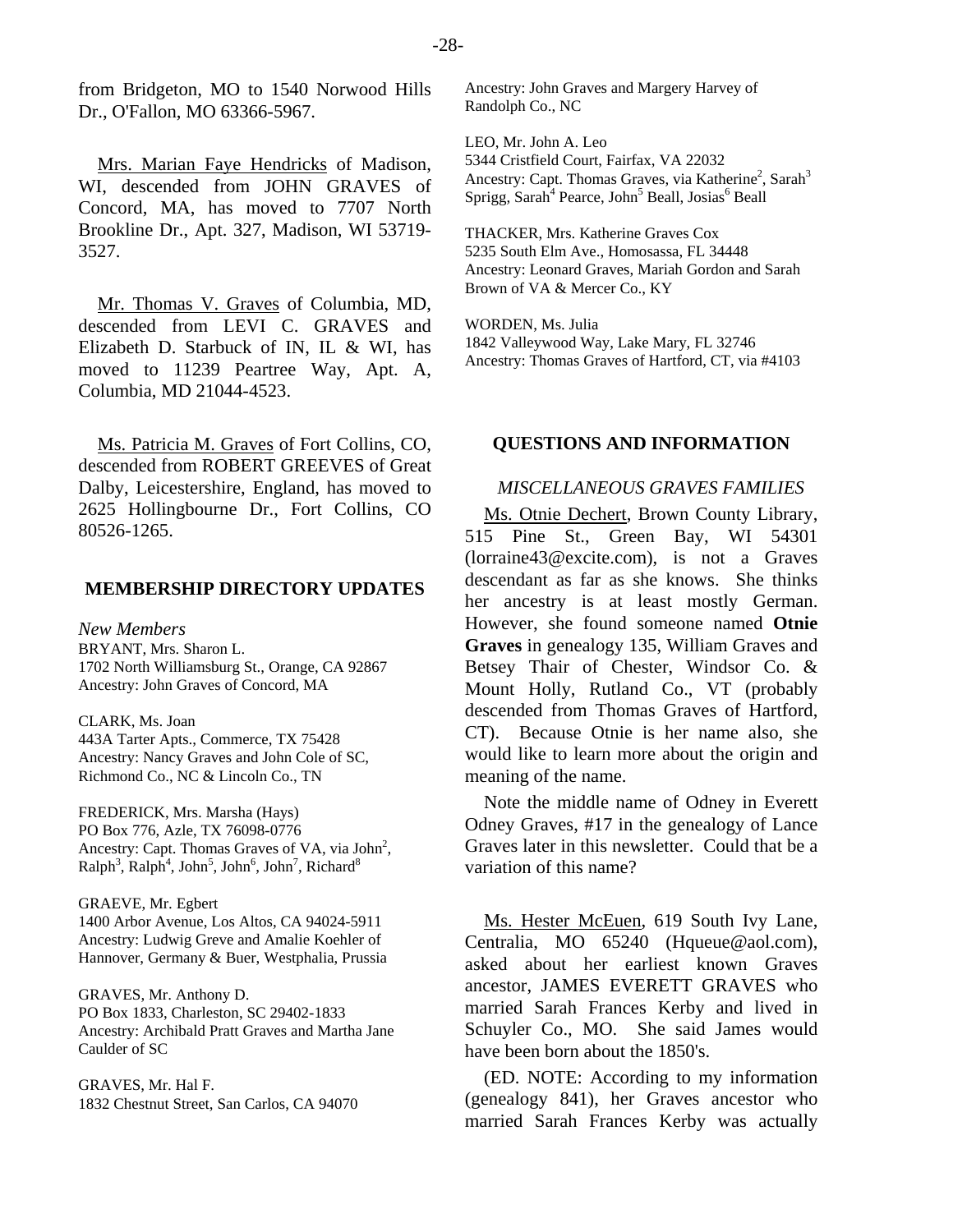James David Graves, and one of his sons was James Everett Graves. The first 2 generations of my information is below. Does anyone know the ancestry of this family? The 1860 census for Missouri should list James as a child in the household of his parents, adding at least one more generation.)

# DESCENDANTS OF JAMES DAVID GRAVES AND SARAH FRANCES KERBY OF SCHUYLER CO., MO

# GENERATION 1

James David Graves (1) was born 25 Dec. 1851 and died 30 March 1915, both in Schuyler Co., MO. He married Sarah Frances Kerby, daughter of Samuel Kerby and Mary Pearcy (married 16 May 1825 in Chariton Co., MO). She was born 18 Jan. 1861 in Appanoose Co., IA, and died 26 Sept. 1950.

Children - Graves

- 2. infant
- 3. infant
- +4. Burton Frances Graves, b. 25 March 18--, m. Bert Hilliker.
- +5. Lillian Mable Graves, b. June 1883, m. William Bruce.
- +6. Perry Hardin Graves, b. 19 Nov. 1885, m. Anna Middleton, d. 1971.
- +7. Paul Erwin Graves, b. 16 Oct. 1887, m. Molly Jane Scurlock, d. 15 June 1977.
- +8. James Everett Graves, b. 11 April 1889, m(1) Martha Louisa Gosser, m(2) Stella Opal Nicholson, d. 25 Feb. 1968.
- +9. Lewis Hubert Graves, b. 5 May 1896, m. Ona May Brown, d. 4 Feb. 1989.
- +10. Gerald Grant Graves, b. 16 May 1898, m(1) Ivalee Florence Lucas, 24 Dec. 1922, m(2) Sylvia Eileen Eason, 19 May 1972, d.c. 18 Feb. 1997.
- +11. Mary Elizabeth Graves, b. 19 July 1900, m. Sam Morris, d. 1987.
- 12. Gertrude Madelyn Graves, b. 9 Feb. 1902, d. 13 June 1970.
- +13. Benjamin David Graves, m. Naomi Aeschliman.

Burton Frances Graves (4) was born 25 March 18--. She married Bert Hilliker.

Children - Hilliker

+14. Ruth Hilliker

Lillian Mable (or Mabel) Graves (5) was born in June 1883. She married William ("Bill") Bruce.

Children - Bruce

- 15. Marion (or Marian) Bruce
- 16. Francis Bruce
- 17. Darcy (or Darey) Bruce

Perry Hardin Graves (6) was born 19 Nov. 1885 and died in 1971. He married Anna Middleton. She was born 15 Dec. 1892 in Schuyler Co., MO, and died 14 Oct. 1976.

## Children - Graves

- 18. daughter, b. 20 Sept. 1923, d. 21 Sept. 1923.
- 19. Perry Hardin Graves
- 20. Donald Eugene Graves, b. 17 Aug. 1927, d. 19 Feb. 1928.
- 21. Mary Ann Graves, m. ------ Sheicich.
- 22. Mariam Graves, m. ------ Clough.
- 23. David Francis Graves, m. Jo Partin.

Paul Erwin (or Irwin) Graves (7) was born 16 Oct. 1887 and died 15 June 1977. He married Molly Jane Scurlock. She was born 13 Jan. 1893 and died 17 June 1960.

#### Children - Graves

+24. Elizabeth Frances Graves, m. Lewis Forsythe.

James Everett Graves (8) was born 11 April 1889 (or 1888) and died 25 Feb. 1968. He first married Martha ("Mattie") Louisa Gosser, daughter of Jacob Gosser and Euphema Brown. She was born 22 Sept. 1895 and died 29 Nov. 1946. He married second Stella Opal Nicholson. Both James and Mattie were buried in I.O.O.F. Cem., Lancaster, Schuyler Co., MO.

## Children - Graves

+25. Wilda May Graves, m. Kendall George Johnson.

## GENERATION 2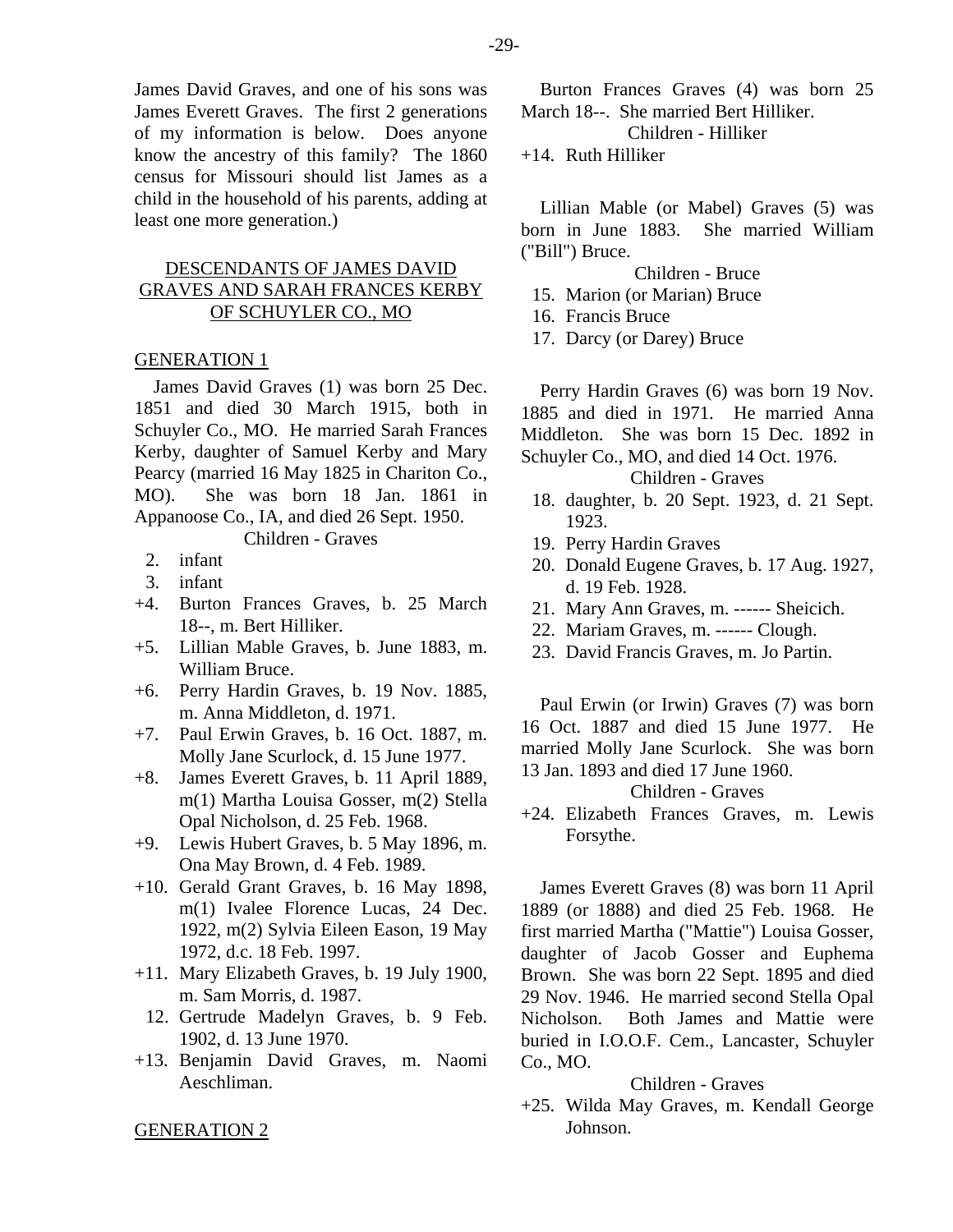- +26. Jacob David Graves, m. Alta Stogdill.
- +27. Madeline Louise Graves, m. Paul J. McNair.
- 28. Viva Marie Graves, b. 20 Feb. 1926 (Schuyler Co., MO), d. 29 Jan. 1929.
- +29. James Everett Graves, Jr., m(1) Vicki ------, m(2) Clara Lou Gardner.

Lewis Hubert Graves (9) was born 5 May 1896 and died 4 Feb. 1989. He married Ona May Brown. She was born 16 May 1908 in Schuyler Co., MO, and died 26 May 1984 in Brighton, CO.

Children - Graves

- +30. Perlina Jean Graves, b. 24 Jan. 1928, m. Donald Sidwell, d. 1968.
- +31. Dorothy Mae Graves, m. Robert Kelly.
- +32. Juanita Graves, m. Russell Wolz.
	- 33. Lewis Hubert Graves, Jr., m. Irene Barnes.

Gerald Grant Graves (10) was born 16 May 1898 in Lancaster, Schuyler Co., MO, and died about 18 Feb. 1997 in Queen City, Schuyler Co., MO. He first married Ivalee Florence Lucas on 24 Dec. 1922 in Glenwood, Schuyler Co., MO. She was born 20 Feb. 1900 in Lancaster, MO, and died 6 Sept. 1970 in Centerville, Appanoose Co., IA. He married second Sylvia Eileen Eason on 19 May 1972. She was born 22 Dec. 1907 in Jimtown, Schuyler Co., MO, and died 22 Dec. 1996 in Columbia, Boone Co., MO.

Children - Graves

- +34. Mary Ilene Graves, m(1) Jewell Field, m(2) Adrian Lunceford.
- +35. Geraldine Graves, m. Ernie E. Olson.
- +36. Bessie Joan Graves, m. Orren G. Scholfield.
- +37. Sarah Florence Graves, m. Warren Woodson Aeschliman.
- +38. Martha Ann Graves, b. 6 March 1935, m. Bryce Laverne Tallman, d. 17 June 1970.
- +39. Naomi Lee Graves, b. 1 Jan. 1940, m. Sherrill S. Darnielle, 1 Feb. 1958, d. 19 June 1972.

Mary Elizabeth Graves (11) was born 19 July 1900 and died in 1987. She married Sam Morris.

Children - Morris 40. Robert Lee Morris

Benjamin David Graves (13) married Naomi Aeschliman.

Children - Graves

+41. Carol Graves, m. Robert Tade.

+42. Benjamin David Graves, m. Katherine Marie Hoffman.

Ms. Mary Ellen Baker, 2120 Ice St., Pacific, MO 63069 (icegal@fidmail.com) and Ms. Gail Hoeker (hoeker@gte.net) would both like to find the ancestry of JOHN GRAVES in the following genealogy.

(ED. NOTE: Is it possible he is related to the family in the preceding query? They both lived in Schuyler Co., MO.)

# DESCENDANTS OF JOHN GRAVES AND NANCY MORRIS OF MO

#### GENERATION 1

John Graves (1) may have been born about 1820 in Missouri, and probably died by 1874 in MO. He married Nancy Morris, daughter of Joel Morris. She was born 5 June 1829 in MO, died 11 Oct. 1914, and was buried in Forest Park Cem., Kirksville, Adair Co., MO. They were probably living in Schuyler Co., MO in 1850. (Adair and Schuyler counties are adjoining, in the northeast part of the state.) Nancy married 2 more times, to Matthew Hanna on 6 Sept. 1874, and to Silas N. Holloway on 10 March 1891. The name of one husband may have been McGrudder, since she was listed as Nancy McGrudder on one daughter's death certificate. (R-1, R-2)

# Children - Graves

2. Joel Graves, living in Reece, KS in 1914.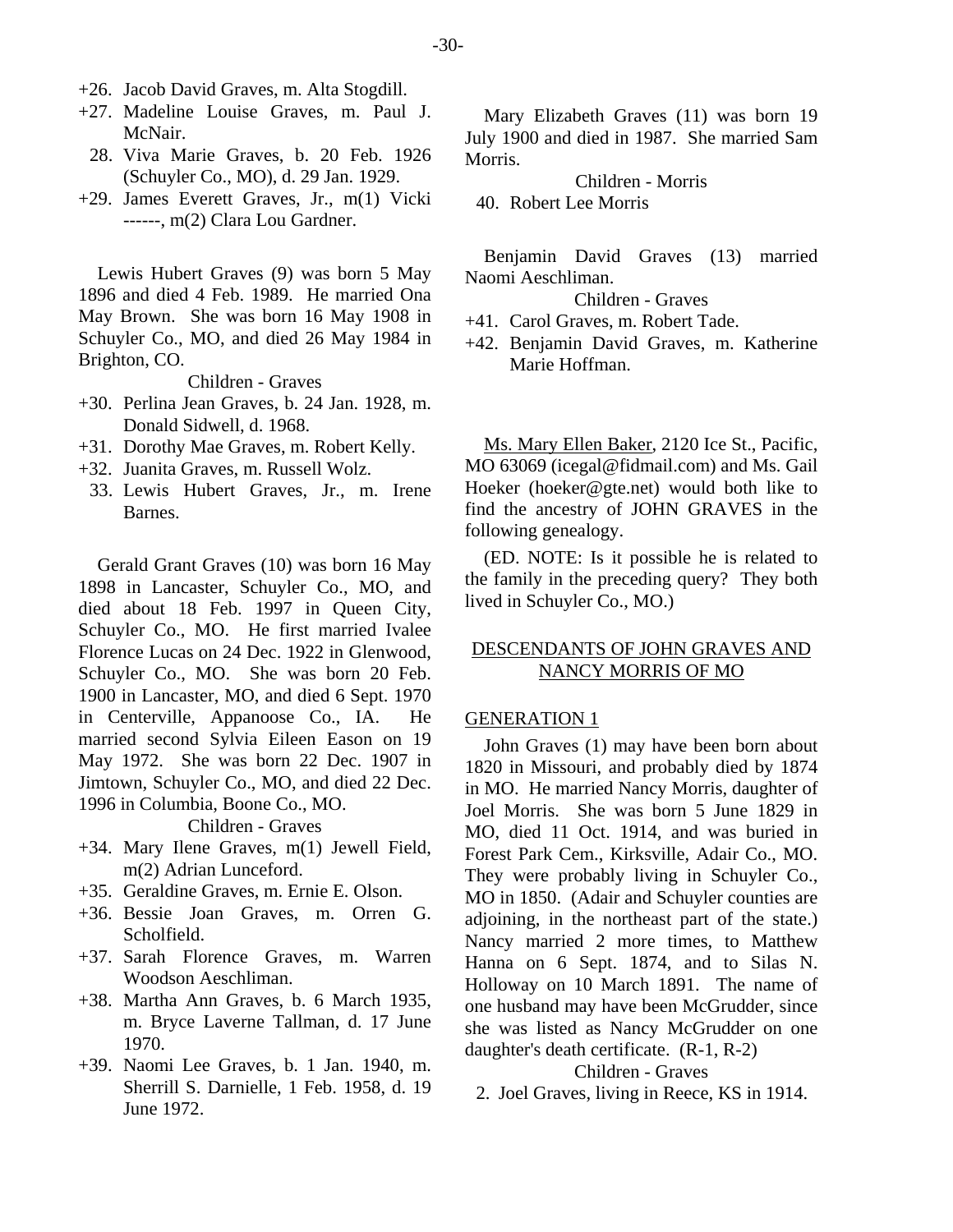- 3. Nellie Graves, b. 5 March 1848, m. George W. Dodson, 1867, d. 11 Oct. 1931. Bur. Forest Park Cem., Kirksville, MO.
- +4. Rachael Graves, b. 3 May 1850, m. Hemer Holt, 19 Oct. 1872, d. 2 July 1933.

#### GENERATION 2

Rachael Graves (4) was born 3 May 1850 in Schuyler Co., MO, died 2 July 1933, and was buried in Kirksville, Adair Co., MO.. She married Hemer Holt on 19 Oct. 1872.

# Children - Holt

- 5. Helen Honora ("Nora") Hester Holt, b. 19 April 1875, m. John James Eggert, 30 July 1895, d. 19 April 1875.
- 6. Nannie Ellen Holt, b. 21 March 1877, m. William Edward Eggert, 1 Sept. 1896, d. 7 April 1960.
- 7. Lena Esther Holt, b. 28 Sept. 1878 (Audrain Co., MO), m. Ralph E. Smith, 12 Jan. 1898, d. 20 Sept. 1942.
- 8. Roxy Jane Holt, b. 2 July 1891, m. Roland Hall, 4 Sept. 1910, d. 18 June 1979.

Mrs. Gerald Fitzgerald, 20 Sunset Rd., McDonough, GA 30253-5378, is descended from ELIZABETH GRAVES, born about 1745 in North Kingston, RI, married John Card. He was born about 1741 in North Kingston, RI, died 11 May 1830 in Burlington, Nova Scotia, and was buried in the Card burial plot. All their children were born in Nova Scotia, Canada. John's parents were Richard Card and his first wife Mercy Allen, both of North Kingston, RI.

The family lived in Canada for generations. Mrs. Fitzgerald is descended from a son of John Card and Elizabeth Graves, John Card, born 4 July 1771 in Burlington, Nova Scotia, died 2 March 1857 in Weston, Ontario, Canada, married Abigail Lockhart, daughter of John Lockhart of Newport, Nova Scotia. Mrs. Fitzgerald's g-g-grandparents Woodbury Card and Hannah Smith moved from Canada to SD.

(ED. NOTE: My suggestion for learning more about Elizabeth Graves is to search the records of North Kingston, RI, especially looking for a birth record of Elizabeth, which may list the names of her parents.)

Mrs. Dianna L. Farrens, 700 Elderberry Ave., #106, Omak, WA 98841 (farrens @bossig.com) and Ms. Sarah Jensen (nutkins@iname.com) would like to know more about the ancestry and family of LAURA GRAVES who married John B. Arnold. Their information is below.

# DESCENDANTS OF LAURA GRAVES AND JOHN B. ARNOLD OF MO, WV & WA

## GENERATION 1

Laura Graves (1) was born 10 July 1857 in MO, and died 12 Nov. 1889 in Yakima, WA. She married John B. Arnold on 11 Feb. 1886. He was born 4 March 1845 in Marshall Co., WV, and died 4 Jan. 1927 in Yakima, WA.

Children - Arnold

+2. Lillian Minnie Arnold, b. April 1889, m. Walter Forrest Farrens, 23 Jan. 1908, d. 28 Dec. 1992.

#### GENERATION 2

Lillian Minnie ("Mae") Arnold (2) was born in April 1889 in Wheeling, WV, and died 28 Dec. 1992 in Omak, WA. She married Walter Forrest Farrens on 23 Jan. 1908 in Salem, OR. He was born 29 March 1879 in Salem, OR, and died 12 Jan. 1943. Their first child was born in Pine Creek, Okanogan Co., WA, the second in Conconully, Okanogan Co., WA, the third in Waterville, Douglas Co., WA, and the last 4 in Molson, Okanogan Co., WA.

Children - Farrens

 3. Gladys Evelyn Farrens, b. 24 Oct. 1908, m. Alfred Dudley Beasley, 23 Jan. 1908 (Conconully, Okanogan Co., WA), d. 30 Dec. 1997 (Omak, Okanogan Co., WA). He was b. 28 Nov. 1906 in Slatterville,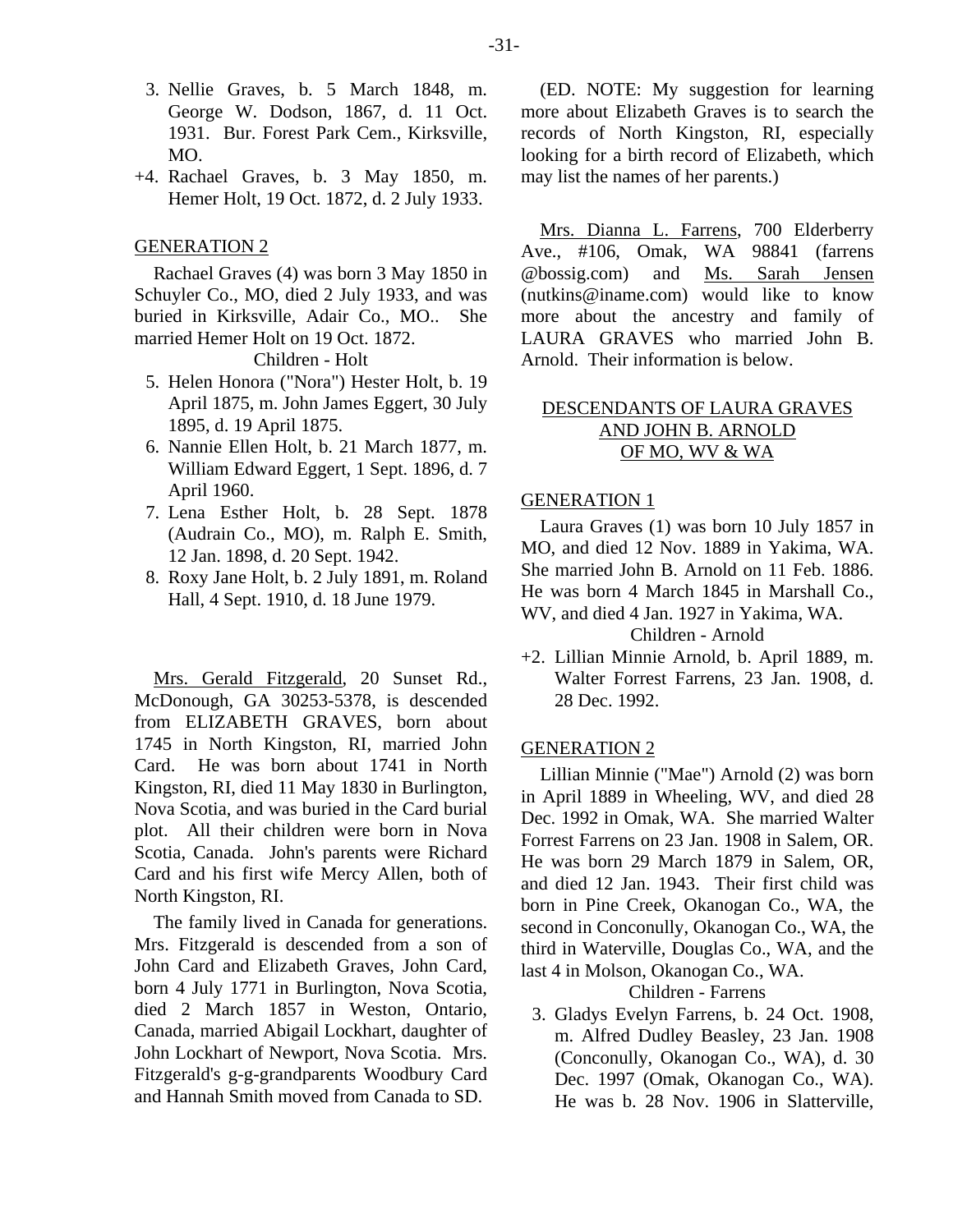UT, and d. 31 Aug. 1995 in Omak, Okanogan Co., WA.

- +4. Helen Gertrude Farrens, b. 22 Jan. 1910, m(1) Walter Herman Kirchner, m(2) Ernest Leroy Weaver, 14 Feb. 1935, d. 30 June 1986.
- +5. Vernon Forrest Farrens, b. 6 Dec. 1912, m. Ida Lucille Dimmet, 13 March 1944, d. 8 Aug. 1964.
- +6. Cecil Lacy Farrens, b. 24 Oct. 1915, m(1) ------ Hugli, m(2) Marjorie Lorraine Byrd, 2 Jan. 1944, d. 13 Sept. 1989.
- +7. Donald Venson Farrens, b. 10 April 1917, m. Alona May Robinson, d. 28 March 1973.
	- 8. Earnest Farrens, b. 27 May 1919, d. 2 Aug. 1926.
	- 9. Jean Farrens, b. 17 April 1921, d. 1 March 1923.

## GENERATION 3

Helen Gertrude Farrens (4) was born 22 Jan. 1910 in Conconully, Okanogan Co., WA, and died 30 June 1986 in Grand Coulee, WA. She first married Walter Herman Kirchner. She married second Ernest Leroy Weaver on 14 Feb. 1935 in Grand Coulee, WA. He was born 30 Jan. 1896 in Newport, Rock Co., NE, and died 17 Aug. 1972 in Grand Coulee, WA.

Children - Kirchner

- +10. Gemma Jean Kirchner, b. 27 April 1932, m(1) ------ O'Conners, m(2) H. E. McDonald, d. 22 Jan. 1991. Children - Weaver
	- 11. Carla Lee Weaver, b. 27 April 1936 (Tonasket, Okanogan Co., WA), m(1) James Russell King, m(2) George Kenneth Parker, m(3) John Dorian White, d. 22 Jan. 1991.
	- 12. Colyer Leroy Weaver, b. 7 Dec. 1938, m(1) Sylvia Davenport, m(2) Eythel Gorrs, m(3) Dori Greger.
	- 13. Leta Ann Weaver, b. 9 Nov. 1939 (Mason City, WA), m(1) Robert Golob, m(2) Maynard Lee Watson, m(3) Norman Magnus Johnson.

Vernon Forrest Farrens (5) was born 6 Dec. 1912 in Waterville, Douglas Co., WA, died 8 Aug. 1964 in Tonasket, Okanogan Co., WA, and was buried 11 Aug. 1964 at Barnes Chapel, Okanogan Co., WA. He married Ida Lucille Dimmet on 13 March 1944 in Okanogan, Okanogan Co., WA. She was born 27 Dec. 1917 in Molson, Okanogan Co., WA, and died 8 Aug. 1964.

# Children - Farrens

- 14. Allen Farrens, m. Marlene Brown, 29 May 1971.
- 15. Anita Marlene Farrens, m. McCormick.

Cecil Lacy Farrens (6) was born 24 Oct. 1915 in Molson, Okanogan Co., WA, and died 13 Sept. 1989 in Cashmere, Chelan Co., WA. He first married ------ Hugli. He married second Marjorie Lorraine Byrd on 2 Jan. 1944 in Oroville, Okanogan Co., WA. She was born 24 July 1925 in Oroville.

Children - Farrens, by ------ Hugli

- 16. Gerald Kevin Hugli Farrens
- +17. David Forrest Farrens, m(1) Juanita E. Nelson, Dec. 1963, m(2) Kathryn Ann Strong, 25 Aug. 1967, m(3) Dianna Lee (Sonnenberg) Cannaday, 21 Dec. 1979.
- +18. Monty Byrd Farrens, m(1) Christine J. Halverson, 7 Feb. 1980, m(2) Carol Lynn Walters, 2 Oct. 1982.
- +19. Linda Lorraine Farrens, m(1) Les Adamson, m(2) John J. McHaney, m(3) Benny McElhandy, m(4) Cliff Lewis, m(5) Paul Russell, m(6) Harlyn Stockwell, m(7) Gary Norris.
	- 20. Gerald Farrens, b. Tonasket, WA.

Donald Venson Farrens (7) was born 10 April 1917 in Molson, WA, and died 28 March 1973 in Los Angeles, CA. He married Alona May Robinson.

## Children - Farrens

- 21. Mary Alona Farrens, m. Dennis Ray ------.
- 22. Gary Donald Farrens, m. Mary ------.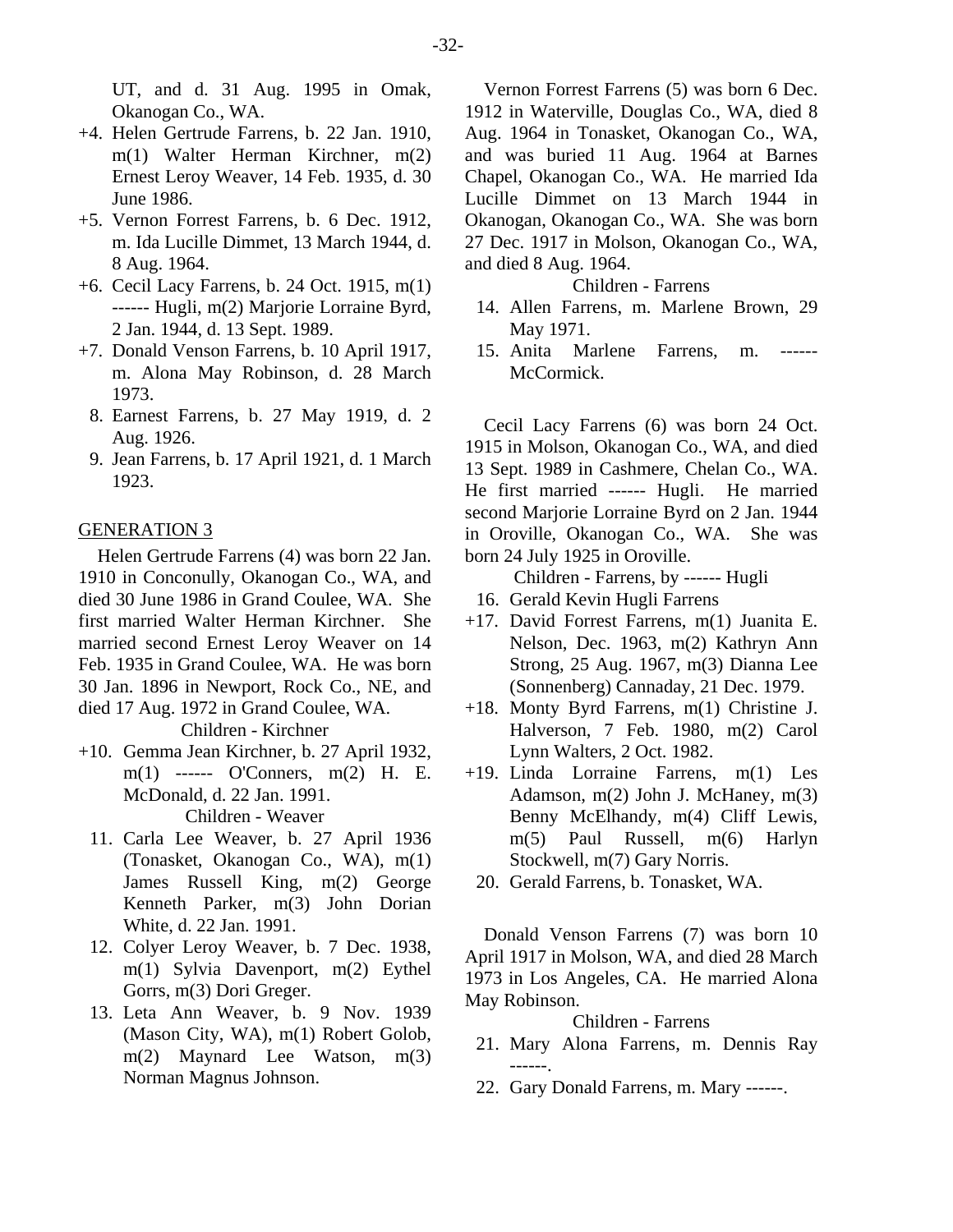#### *GRAVES FAMILIES OF THE BRITISH ISLES*

Mr. Melvyn D. Grierson, Unit 8/88 Collins St., Mentone, Victoria 3194, Australia (python@mail.ebbs.com.au), is looking for information on the family and ancestry of his WILLIAM GREAVES discussed below.

# DESCENDANTS OF WILLIAM GREAVES AND MARY ANN WATERS OF BIRMINGHAM, WARWICKSHIRE, ENGLAND

## GENERATION 1

William Greaves (1) married Mary Ann Waters. The marriage certificates of their son John stated that John's parents were William Greaves, a waterman, and Mary Greaves, nee Waters. The 1851 census for Warwickshire, England, stated that the following people were living at 12 Hockley St., Birmingham, Warwickshire, all born in Birmingham:

- Mary Ann Greaves, head, married, aged 61 years (b.c. 1790), female
- Mary Ann Greaves, dau, unmarried, aged 36 years (b.c. 1815), female, widows milliner
- Phoebe Greaves, dau, unmarried, aged 34 years (b.c. 1817), female, widows milliner
- John Greaves, son, unmarried, aged 22 years (b.c. 1829), male, gold guard maker

Since the 1851 census did not show Mary Ann as a widow, her husband William was apparently elsewhere during the census.

Children - Greaves

- 2. Mary Ann Greaves, b.c. 1815.
- 3. Phoebe Greaves, b.c. 1817.
- 4. John Greaves, b.c. 1829, m(1) Eliza Ackerley (from Lancashire, England), 1854 (Melbourne, Australia), m(2) ------. Eliza d. 1862, possibly of childbirth complications. They had 6 children, 4 of whom had died, the last of the 4 dying in 1862. They lived in Ballarat, Victoria, on the goldfields. John was 29 years of age

when he arrived unassisted in Australia in July 1854 on the "Africa", although Australia records show his birth as 1827 or 1829.

Mary Graves Moody and Larry Moody, 819 Ave. Loma Vista, San Dimas, CA 91773 (Lmoody5783@aol.com), are looking for information on her Graves family and ancestry. Their present information is below.

(ED. NOTE: My suggestion is to check the 1880 and 1900 census records, and to look for death records, obituaries, and cemetery records for Thomas and Julia.)

# DESCENDANTS OF THOMAS GRAVES AND JULIA LEEK OF DUBLIN, IRELAND & OH

#### GENERATION 1

Thomas Graves (1) was born in Dublin, Ireland about 1845-1850. He married Julia Leek, probably either in Cleveland, OH or New York City. She was born in Dublin, Ireland about 1845-1850. They moved to Cleveland, OH, perhaps about 1877. He worked as a teamster in Cleveland.

# Children - Graves

- +2. James Edward Graves, b. 1877, m. Charlotte Jane Farley.
	- 3. Joseph Graves
	- 4. Thomas Graves

#### GENERATION 2

James Edward Graves (2) was born in 1877 in Cleveland, OH. He married Charlotte Jane Farley. She was born in 1891 in Cleveland, OH.

# Children - Graves

 5. James Edward Graves, Jr., b. 1917 (Cleveland, OH), m. ------.

Mrs. Sue Renkert, PO Box 83676, Fairbanks, AK 99708 (srenkert@usa.net), is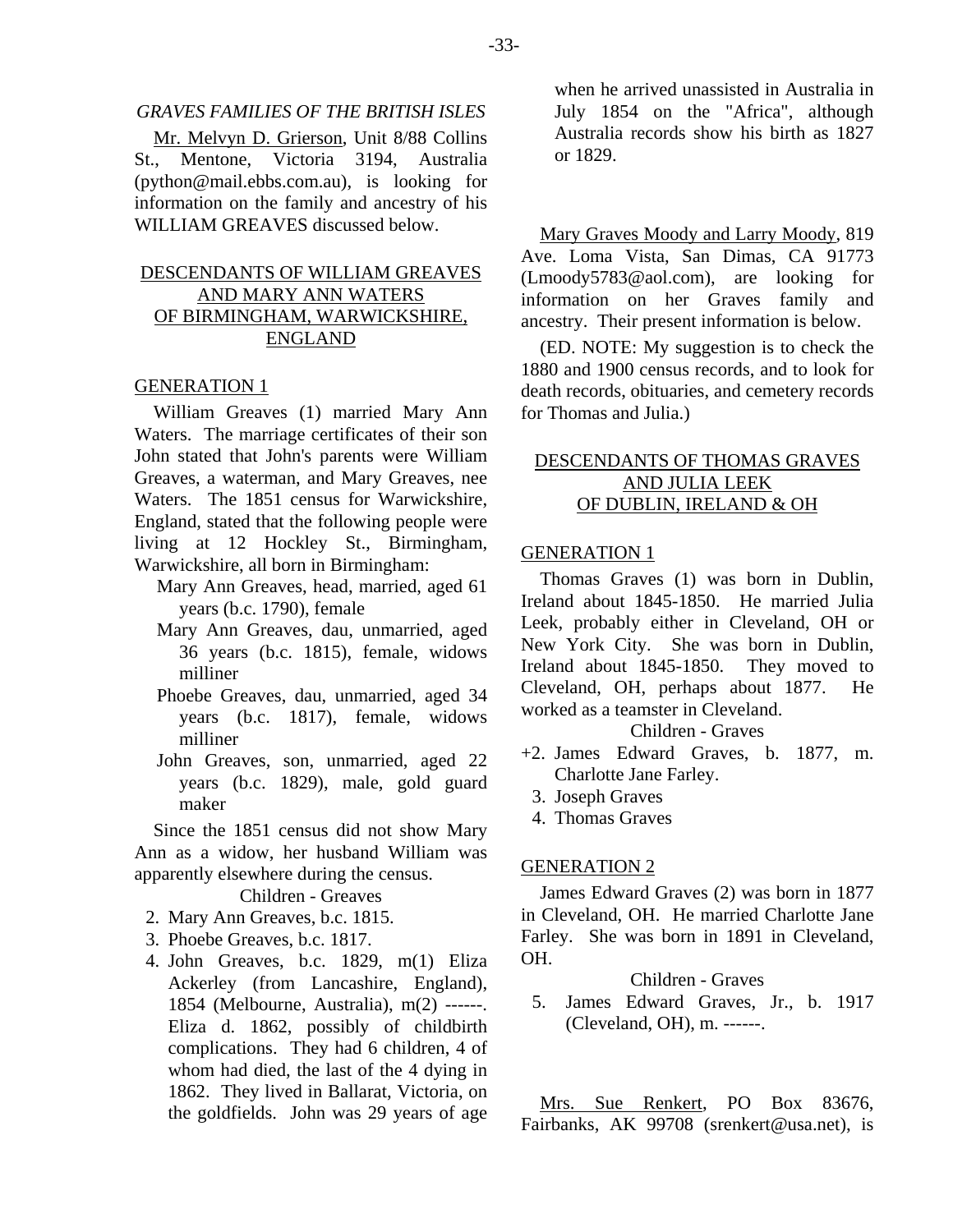looking for the ancestry of HENRY GREAVES of Sheffield, England, as discussed below.

# DESCENDANTS OF HENRY GREAVES AND ANNA RODGERS OF SHEFFIELD, ENGLAND, NH & PA

## GENERATION 1

Henry ("Harry") Greaves (1) was born in 1830 in England, was from Sheffield, England, and died 1893 in Beaver Falls, Beaver Co., PA (northwest of Pittsburgh, close to the Ohio state line). According to family legend, his father was a doctor, lived to be 117, and died in England, falling off a buggy (or in a crash), and his mother lived to be over 100 and died from falling off a porch or falling down stairs in England. He married Anna (or Ann or Anne) Rodgers (or Rogers). She was born in 1832, was from Ginnegal, Ireland, and died in 1907 in Beaver Falls, PA. They were both buried in Beaver Falls. His tombstone says Harry Greaves and hers says Anna Rodgers Greaves.

Anna had a sister Sarah Rodgers who married ------ Gallagher, and probably a sister Alice Rodgers. Anna owned a candy store in Beaver Falls, PA. Anna and Harry apparently lived in Manchester, NH before moving to Beaver Falls, since at least some (and possibly all) of their children were born in Manchester.

Children - Greaves

- 2. Jack Greaves, m. Belle ------. Adopted one child.
- +3. Mary Ann Greaves, m. Pete Doyle.
- +4. Harry Greaves, m. Ida McGraw (?). She was b. 1883. No children.
- +5. Alice Greaves, b. 1874, m(1) ------ Brown, m(2) John Samuel Brilhart, d. 1958.
- +6. Sarah J. Greaves, b. 1875, m. George C. Brown, d. 1967.

#### GENERATION 2

Mary Ann Greaves (3) married Pete Doyle. Children - Doyle

- 7. Annie Doyle, m. ------ Stanyard.
- 8. Margaret Doyle, m. ------ Cumberledge.
- 9. Jim Doyle

Alice (or Annis or Hannis) Greaves (5) was born in 1874 and died in 1958. She may have first married ------ Brown, although it is possible they did not marry. She married second John Samuel Brilhart. He was born in 1875 and died in 1952.

Children - Brown/Greaves

- 10. Violet Greaves, b. 1895, m(1) John Behm, m(2) John Rozalis, d. 1971. Children - Brilhart
- 11. Esther Irene Brilhart, b. 1907, m(1) Walter Scott, m(2) Donald Boyd Evison, d. 1981. Donald was b. 1900 and d. 1976.
- 12. Theodore Brilhart, b. 1911, d. 1980.

Sarah J. Greaves (6) married George C. Brown.

#### Children - Brown

- 13. Lena Brown, m. ------ Goll.
- 14. Clair Brown, m. ------ Hobaugh.
- 15. Alice Brown, m. ------ Shrum.
- 16. William ("Willy") Brown

# *GRAVES FAMILIES OF OTHER COUNTRIES*

Mr. Jean-Yves Grave, (jean-yves.grave @wanadoo.fr), is part of a Grave family in France. The information below is from his website at http://perso.wanadoo.fr/jyg. It is not known whether there is any connection between his family and those in any other country.

# DESCENDANTS OF FRANCOIS GRAVE AND MARIE JEANNE CORON OF HEILLY, PACARDIE, FRANCE

# GENERATION 1

François Grave (1) about 1735 and died 14 June 1780. He was a seaman (perhaps a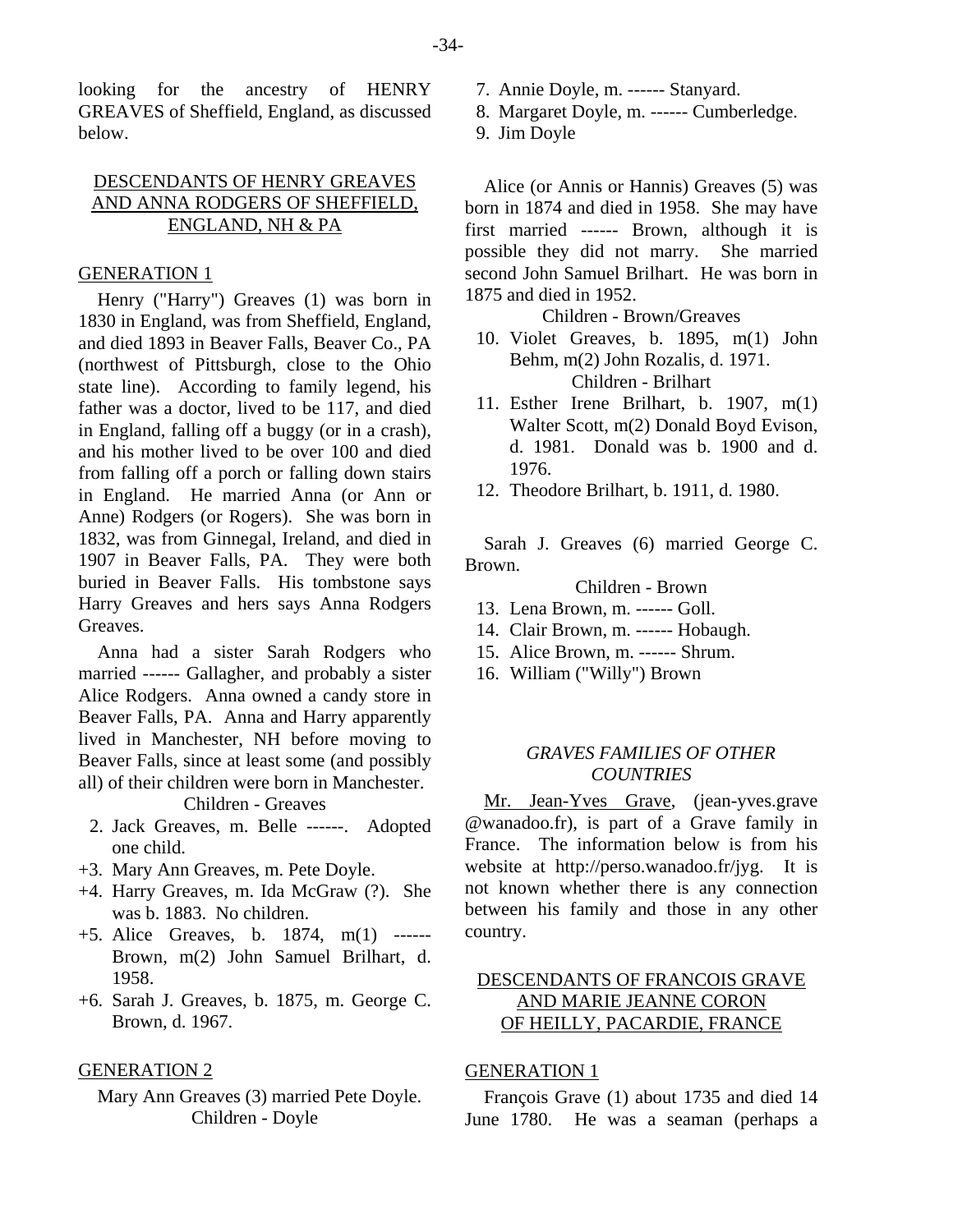fisherman?).He married Marie Jeanne Coron on 24 July 1765 in Heilly, Picardie, France. Both their children were born in Heilly.

Children - Grave

- +2. Jean François Grave, b. 10 May 1764, m. Marie Anne Angélique David, 26 Oct. 1790, d. 14 Nov. 1819.
	- 3. Jean Baptiste Grave, b. 14 Sept. 1774.

# GENERATION 2

Jean François Grave (2) was born 10 May 1764 and died 14 Nov. 1819, both in Heilly, Picardie, France. He married Marie Anne Angélique David, daughter of Louis Antoine David and Marie Antoinette Lafargue, on 26 Oct. 1790 in Heilly. She was born 2 March 1765 and died 31 Dec. 1830, both in Heilly. She was a net maker.

#### Children - Grave

- 4. Marie Victoire Grave, b. 6 Aug. 1791 (Heilly).
- 5. François Isidore Grave, b. 30 Dec. 1792 (Heilly).
- +6. Théophile Raoule Grave, b. 26 March 1794, m(1) Marie Anne Claudine Tiesse, m(2) Véronique Virginie Crampon, 3 March 1832.
- +7. Firmin Grave, b. 1803, m. Joséphine Catherine Morel.
	- 8. Florimont Thimothée Grave, b. 8 Sept. 1807.

#### GENERATION 3

Théophile Raoule Grave (6) was born 26 March 1794 in Ribemont sur Ancre, France. He first married Marie Anne Claudine Tiesse. She was born in 1804 and died 4 Feb. 1832, both in France. Both their children were born in Ribemont sur Ancre, France.

He married second Véronique Virginie Crampon, daughter of Jean Baptiste Crampon and Marie Jeanne Colette Seme, on 3 March 1832 in Ribemont sur Ancre, France. She was born in Nov. 1798 in France.

Children - Grave, by Marie A. C. Tiesse

+9. Pierre Théophile Grave, b. 22 April 1825, m. Rose Firmine Beauvais.

 10. Charles Casimir Grave, b. 3 March 1829.

Firmin Grave (7) was born in 1803 in France. He married Joséphine Catherine Morel.

# Children - Grave

+11. Pierre Firmin Grave, b. 1 July 1827, m. Marie Emilie Frison.

## GENERATION 4

Pierre Théophile Grave (9) was born 22 April 1825 in Ribemont sur Ancre, France. He married Rose Firmine Beauvais, daughter of Alexandre Martin Beauvais and Augustine Beaumont. She was born 13 Feb. 1828 in Ribemont sur Ancre, France.

# Children - Grave

- +12. Fulgence Jean Baptiste Grave, b. 4 Aug. 1858, m. Léonie Marie Delaplace, 14 June 1884.
- +13. Pierre Fulgence Théophile Alexandre Grave, b. 17 Sept. 1853, m. Désirée Augustine Delaplace.

Pierre Firmin Grave (11) was born 1 July 1827 in Heilly, Picardie, France. He married Marie Emilie Frison. She was born in 1829 in France. Both their children were born in Heilly. (R-1)

Children - Grave

- 14. Alfred Firmin Désiré Grave, b. 9 April 1853.
- 15. Henry Camille Firmin Grave, b. 26 Oct. 1857.

## GENERATION 5

Fulgence Jean Baptiste Grave (12) was born 4 Aug. 1858 in Ribemont sur Ancre, France. He married Léonie Marie Delaplace on 14 June 1884 in Ribemont sur Ancre, France. She was born 5 Nov. 1867 in Maricourt, France, and died 31 Jan. 1949 in Amiens, France.

# Children - Grave

 16. Julienne Léonie Grave, b. 15 May 1886 (Ribemont sur Ancre, France), m.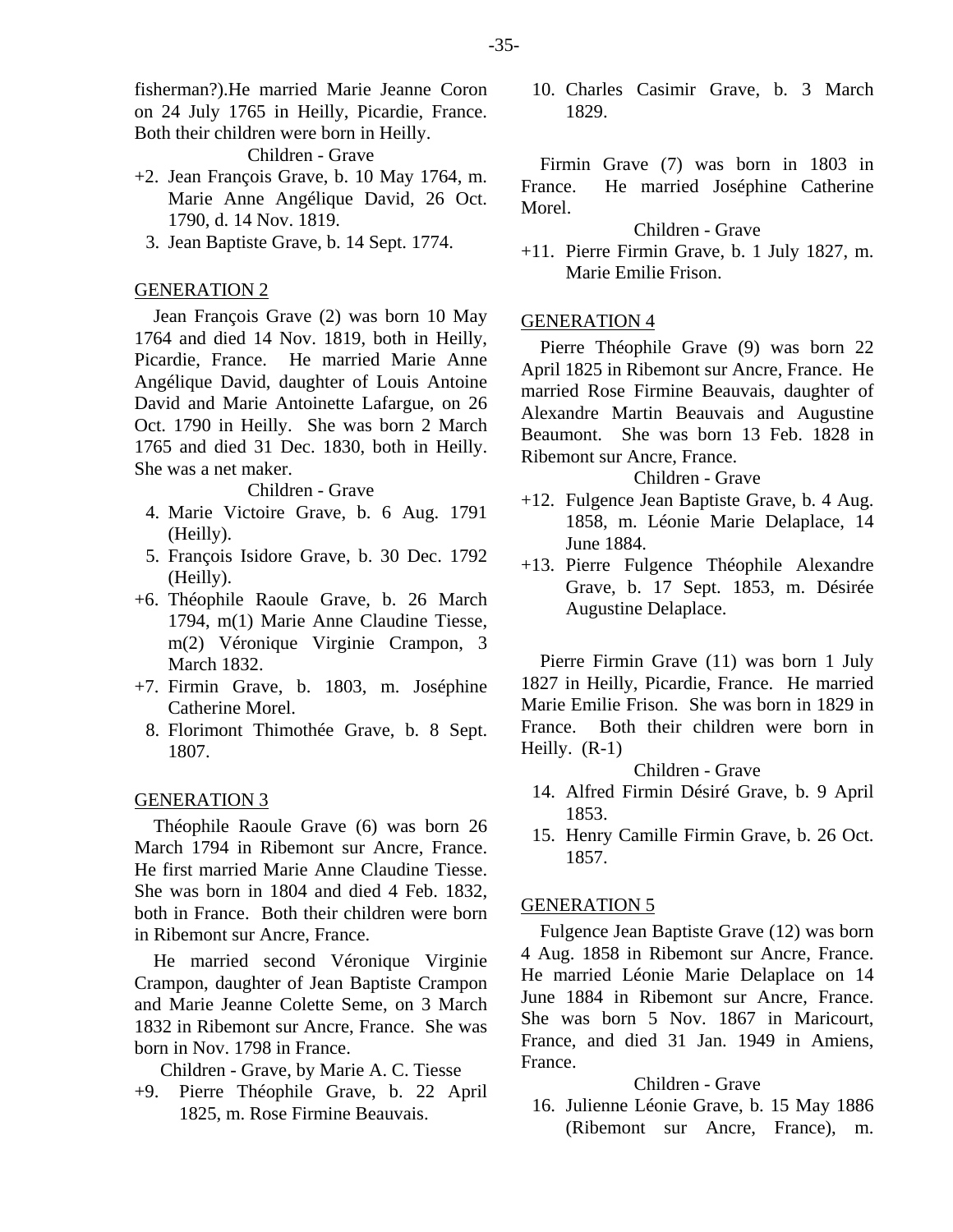Camile Charles Adrille Cotterelle, 6 Oct. 1921 (Amiens, France), d. 17 May 1974 (Corbie, France). He was b. 1975 in France, and died 1939 in Corbie, France.

+17. Pierre Fulgence Charles Grave, b. 19 Nov. 1884, m. Lucienne Georgette Brunel, 27 Sept. 1908, d. 18 Dec. 1922.

Pierre Fulgence Théophile Alexandre Grave (13) was born 17 Sept. 1853 in France. He married Désirée Augustine Delaplace, daughter of Louis François Delaplace and Augustine Grossemy, on 14 April 1883 in France. She was born 8 Nov. 1863 in Thiepval, France.

Children - Grave

- 18. Augustine Désiré Berthe Grave, b. 16 Oct. 1889 (Ribemont sur Ancre, France), m. Théophile Henri Goret, 8 May 1909 (France), d. 1954 (France). He was b. 1884 and d. 1982, both in France.
- 19. Fernand Pierre Henri Grave, b. 7 Aug. 1884 (Ribemont sur Ancre, France), d. 2 Aug. 1950 (Pont de Metz, France).

#### GENERATION 6

Pierre Fulgence Charles Grave (17) was born 19 Nov. 1884 in Corbie, France, and died 18 Dec. 1922 in Roye, France. He married Lucienne Georgette Brunel, daughter of Henri Brunel and Marie Rose Cléophée Vilbert, on 27 Sept. 1908 in Corbie, France. She was born 24 Nov. 1887 in Corbie, France, and died 14 July 1975 in Roye, France. Pierre was a notary and solicitor (principal clerc de notaire).

#### Children - Grave

+20. Yves Charles Fulgence Grave, b. 8 Aug. 1909, m(1) Fernande Juliette Gabriele Lirochon, m(2) Wladislawa Marszalkowski, d. 29 Sept. 1983.

#### *NORTHERN GRAVES FAMILIES*

Mrs. Ruth Luella McVay, 434 Paddock Court, Bristol, RI 02809 (kamcvay@aol.com), is descended from NEHEMIAH LEWIS

GRAVES of Dennisport, MA, as shown in the following genealogy. Her sister, Ms. Nancy Graves, 54 Spooner St., Providence, RI 02907, has also submitted some of the information. They would like to find the earlier ancestry.

(ED. NOTE: Suggestions are to find a death record for Nehemiah, to locate him in the 1850 and 1860 censuses as a child in the household of his parents, and to check the Mass. Vital Records to find his birth record. There was a previous query for this family on p. 112, 1993 GFNL.)

# DESCENDANTS OF NEHEMIAH LEWIS GRAVES AND SUSANNAH WHELDEN OF DENNISPORT, MA

## GENERATION 1

Nehemiah Lewis Graves (1) was born about 1840 and died 13 Nov. 1916. He married Susannah Whelden on 9 Jan. 1861. She was born 31 March 1842. They belonged to the Episcopal Church.

Children - Graves

- +2. Nehemiah Lewis Graves, Jr., b. 22 Aug. 1879, m. Harriet Garlock Lehman, d. 1936-37.
	- 3. Thomas W. Graves, b. 23 April 1886.
	- 4. Roy (?) Graves

#### GENERATION 2

Nehemiah Lewis Graves, Jr. (2) was born 22 Aug. 1879 in Dennisport, MA, and died 1936-37. He married Harriet Garlock Lehman, daughter of Clayton Gilbert Lehman (b. 1 Oct. 1848 in NY) and Rebecca Agatha Spraker (b. 7 Aug. 1849 in NY). She was born 22 April 1886. They divorced 27 Sept. 1929.

Children - Graves

- +5. Donald Lewis Graves, b. 8 Sept. 1906, m. Ruth Elizabeth Davis, 21 March 1931.
	- 6. Joseph W. Graves, b. 30 July 1909.
	- 7. Lucius K. Graves, b. 15 Jan. 1918.
	- 8. Lucille H. Graves, b. 15 Jan. 1918.

#### GENERATION 3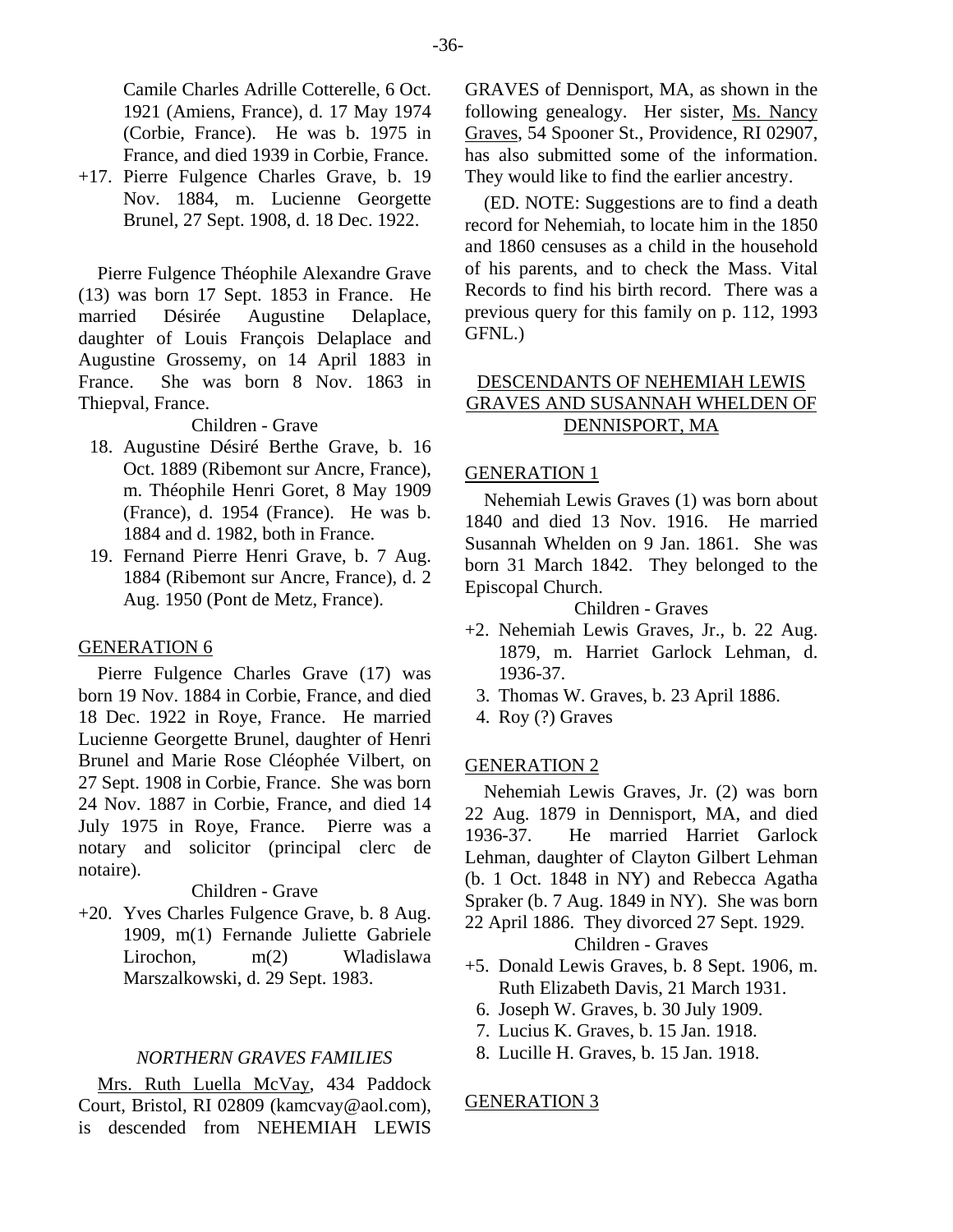#### Children - Graves

- 9. Ruth Luella Graves, b. 2 Oct. 1932, m. ------ McVay.
- 10. Nancy Harriet Graves, b. 29 March 1937.
- 11. Marjorie ("Margy") Joan Graves, b. 29 March 1937, m. ------ O'Rourke.
- 12. June Rose Graves, b. 10 June 1944.

Mrs. Marjorie Howes Perry, 76 Hamlin Ave., Falmouth, MA 02540, would like to know the ancestry of HENRY GRAVES in the following partial genealogy.

(ED. NOTE: It appears probable that Nehemiah Lewis Graves in the preceding query is the same as Nehemiah Graves, #3, in this genealogy.)

# DESCENDANTS OF HENRY GRAVES AND OLIVE KELLEY OF DENNISPORT, MA

# GENERATION 1

Henry Graves (1) was born 12 Oct. 1809 in Smithfield, RI or Providence, RI, died 17 April 1873, aged 63 years, 6 months, 5 days, and was buried in Lot 263, Swan Pond (or Swan Lake) Cem., Dennis Port, MA. His name appears on a list of sea captains of Dennis Port, *A List of Master Mariners of Dennis*, p. 47. He married Olive Kelley on 27 Nov. 1834. She was born 3 Sept. 1813 in Dartmouth, MA, and died 27 Aug. 1892, aged 78 years, 11 months, 24 days. All marriages of their children were in Dennis Port, MA.

## Children - Graves

 2. Henry E. Graves, b. 9 Oct. 1835, lost on Lake Michigan, 29 Nov. 1859.

- 3. Nehemiah Graves, b. 23 Nov. 1837, m. Susannah Wheeler, 17 Jan. 1883, d. 1917. Bur. Swan Lake Cem. lot 232.
- 4. George W. Graves, b. 5 Sept. 1840, d. 26 July 1919. Bur. SLC lot 430.
- 5. Mary Ann Graves, b. 20 Sept. 1842, m. Nathan Bangs Kelley, 3 Jan. 1864, d. 14 Dec. 1919. Bur. SLC lot 264.
- 6. Eliza Ann Graves, b. 25 Sept. 1846, m. Heman Lewis, 1872, d. 28 Dec. 1912. Bur. West Dennis Cem. lot 56.
- 7. Esther Doane Graves, b. 1849, m. Oren L. Crowell, 1873, d. 1927. Bur. SLC lot 415.
- 8. Susannah Graves, b. 17 Oct. 1851, m. Rufus M. Robbins, 26 Nov. 1872, d. 25 June 1910. Bur. SLC lot 414.
- +9. Erastus Allen Graves, b. 15 April 1854, m. Rebecah A. Baker, 26 June 1883, d. 17 April 1927.
	- 10. Mehitable Maria Graves, b. 1856, m. Isaac E. Robbins, 24 Dec. 1874, d. 1932.
	- 11. Olive K. Graves, b. 26 Sept. 1844.
	- 12. Clara ("Clary") Emma Graves, b. 22 Dec. 1860, m. Eugene Crowell, 18 Jan. 1883.

#### GENERATION 2

Erastus Allen Graves (9) was born 15 April 1854 in Dennis Port, MA, and died 17 April 1927. He married Rebecah A. Baker, daughter of Joseph Baker and Mary ------, on 26 June 1883 in Harwich, MA. She was born 9 Feb. 1854 in Lunenburg, Nova Scotia, and died 7 Sept. 1895 in Dennis Port, MA. They were both buried in Swan Pond (or Lake) Cem., Dennis Port, MA. At least their first 2 children were born in Dennis Port, MA.

Children - Graves

 13. Josephine ("Josie") Baker Graves, b. 22 Oct. 1883, m. Isaiah Elmer (or Almond) Howes, 5 Jan. 1904 (Dennis Port, MA), d. 6 Dec. 1948 (Wareham, MA). Isaiah was b. 6 Feb. 1883 in Dennis Port, MA, d. 8 Aug. 1957 in Wareham, MA, son of Isaiah Stillman Howes and Anna Humphrey Ellis. Both Josie and Isaiah bur. in Swan Pond Cem.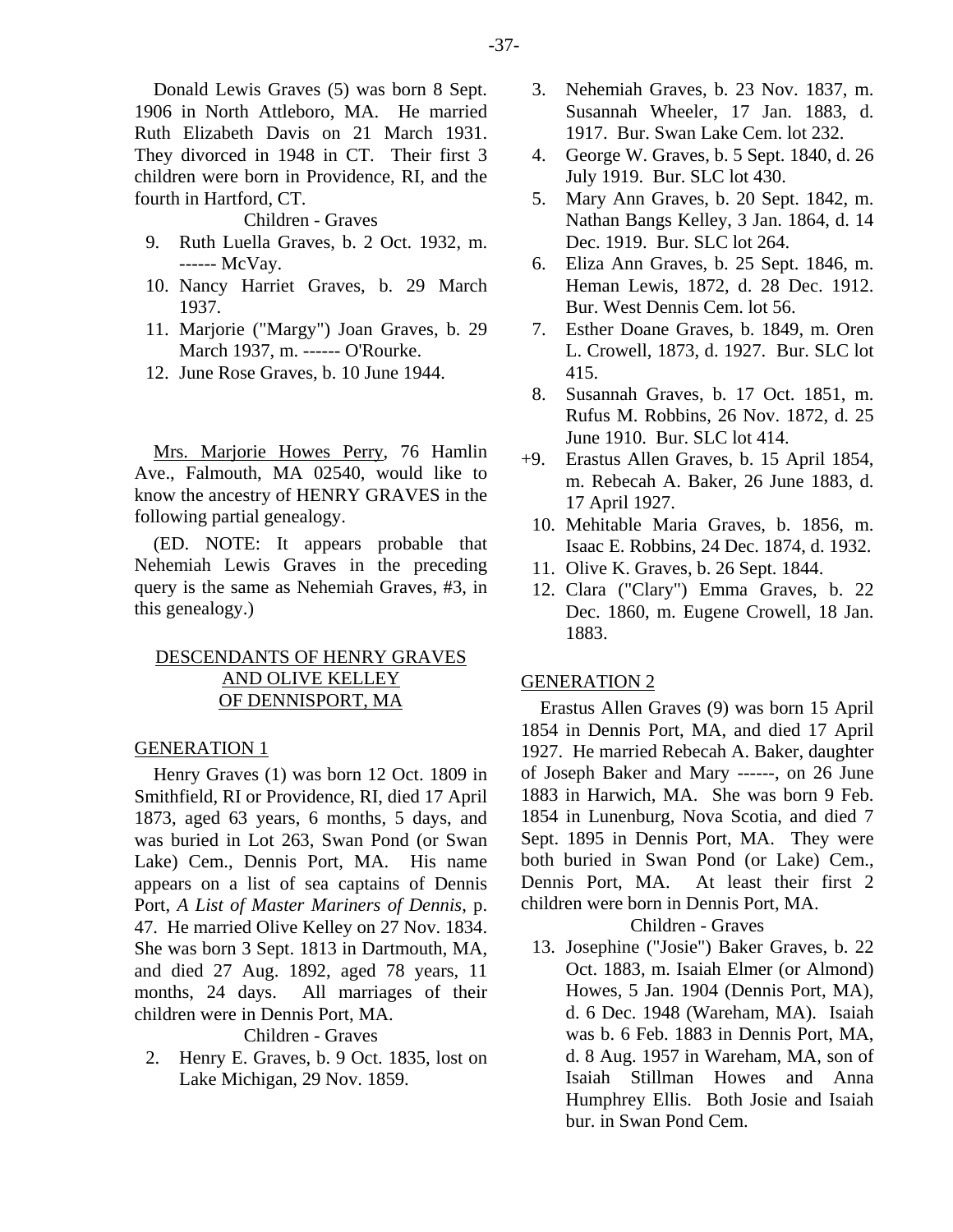- 14. Henry Ray Graves, b. 30 Jan. 1891, d. 2 Oct. 1891.
- 15. Chester Allen Graves, b. 2 July 1893. He ran away to Fairfield, ME, and was last known to be in Caribou, ME.

Mr. Raymond F. Graves, 46 Mary Ellen Drive, Milford, CT 06460-6928, is looking for the ancestry of ALLEN GRAVES in the following partial genealogy.

(ED. NOTE: Could this Allen Graves also be part of the family in the preceding two queries?)

# DESCENDANTS OF ALLEN GRAVES AND MARY BLANCHARD OF DENNISPORT, MA & ESSEX, CT

# GENERATION 1

Allen Graves (1) may have been born about 1878. He was from Dennisport, MA. He owned Graves Marine Service in Essex, CT. He married Mary Blanchard. She was said to have been an Indian from Canada, and a champion duck plucker (having plucked 110 ducks per hour).

Children - Graves

- +2. Foster Frederick Graves, b. 1908, m. ------.
	- 3. Russell Graves

# GENERATION 2

Foster Frederick Graves (2) was born in 1908 in East Greenwich, RI. He married ------.

Children - Graves

 4. Raymond F. ("Ray") Graves, m. Rosemarie ------.

#### *THOMAS GRAVES OF HARTFORD, CT*

Mrs. Roberta J. Glatz, 524 Copeland Hill Rd., Feura Bush, NY 12067, wrote that Edward R. Graves, whose obituary was on page 1 of the Feb. 2000 newsletter, was

descended from THOMAS GRAVES of Hartford, CT, via James Graves (1362 on p. 216 of the book) and his wife Dorcas Nichols, through their son William J. Graves (#2735 on the same page). Mrs. Glatz would like to find the parents of Dorcas Nichols.

Information about William J. Graves is in the next paragraph (note that the numbers are slightly different from those in the book). Edward R. Graves was a son of Frederick Peckham Graves, and Sarah Josephine Graves was Mrs. Glatz's grandmother.

William J. Graves (2769) was born in 1826 and died in 1893 of pneumonia. Due to the untimely death of his father about 1835-1839, William went to work at an early age, starting as a stable boy tending Erie Canal horses and mules. He worked his way up to become canal station keeper at Oneida, NY. He married Sarah Morrison, daughter of Dr. George Morrison and Sally ------ of Utica, NY, in 1847. She was born in 1831 and died in 1903. From 1849 to 1874 they had eleven children, of whom eight survived to adulthood. William and Sarah were both buried in Eagle Hill Cem., Albany, NY.

About 1870, William went to work for the New York Central Railroad as a switch tender. His four sons eventually also worked for the NYCRR and several of his daughters married railroad men. The family spread out along the rail route between Albany and Syracuse, with many grandsons also becoming railroadmen.

In 1882, William, his wife, and three youngest children, joined the family of William's older daughter in Albany, where there were jobs at the West Albany NYCRR shops.

# Children - Graves

- +4563a. Frederick Peckham Graves, b. 1863, m. Mary Julia Spooner, d. 1939.
	- 4563b. Sarah Josephine Graves, b. 1874, m. Francis H. Curtis, d. 1953. 6 children.
	- 4563c. Nine other children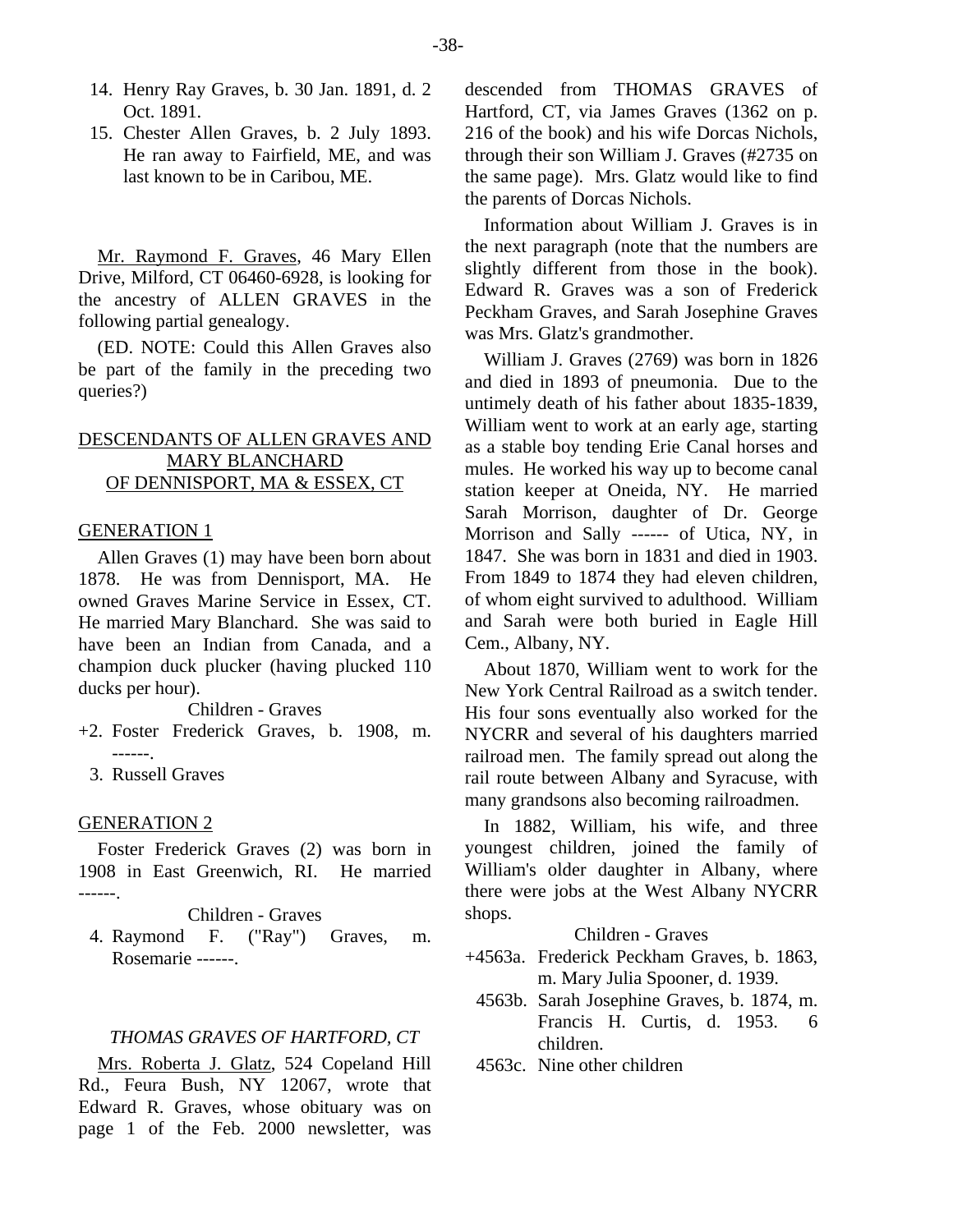Ms. Mary Dennis, PO Box 179, Satsuma, AL 36572 (Alasrgal40@aol.com), is descended from JAMES GRAVES and Sarah ------ of SC & GA (gen. 78). Her ancestor, Susan Catherine Graves is listed as #14 in the following partial genealogy. More details are in the genealogy on the GFA website.

She would like to know the earlier ancestry of James Graves. Also, she would like proof of the parents of Elisha H. J. Strickland (husband of Susan Catherine Graves), and information on the relationship (if any) between Nancy Wilson (mother of Elisha) and Margaret Wilson (mother of Susan).

# DESCENDANTS OF JAMES GRAVES OF SC AND GA

#### GENERATION 1

James Graves (1) was born 1755-1765, and died 1817 in Wilkes Co., Ga. He was very likely descended from Capt. Thomas Graves, 1608 immigrant to Jamestown, Va. He married Sarah ------. She was born 1755-1765, and died 1821, also in Wilkes Co., Ga. They apparently lived in Lancaster, Lancaster Co., S.C., since at least one child was born there. It is interesting to note that Lancaster Co. is next to Chesterfield Co., where the Robert Graves lived about whom a book has been published (*Robert Graves of Anson Co., NC and Chesterfield Co., SC*, by Kenneth Vance Graves, 1980). The Robert Graves of Chesterfield Co., S.C. (born about 1735-40) is not believed to have had a brother James, but James could have been a son or a nephew.

#### Children - Graves

- +2. Robert Charles Graves, b. 1788, m. Margaret Wilson.
- +3. daughter, m. William Davidson.
- +4. Hannah Graves, m. Littleton Mackey (or McKey).
	- 5. Sarah Graves, m. John Nesbit.

#### GENERATION 2

Robert Charles Graves (2) was born 1788 in Lancaster, Lancaster Co., Camden District, S.C. He married Margaret ("Peggy") Wilson. She was born 1793 in S.C. He was in the 1820 Wilkes Co., Ga. census. Based on the 1830 census for Newton Co., Ga., he was born between 1780 and 1790, and his wife was born between 1790 and 1800. The 1830 census showed him with 8 children. In 1840, he was in the census for Chambers Co., Ala. Based on these census records, it appears that between 1830 and 1840 two sons and three daughters had left home and three sons and two daughters had been born. There is some uncertainty about some of the children listed below.

In regard to the unnamed daughters listed, it is believed that one was named Margaret, and that one daughter married George Marlowe and moved to Mississippi. Frances Graves, who married Nath Barber on 31 Jan. 1844 in Chambers Co., Ala., may have been a daughter. Also, Catherine Graves who married Elisha H. J. Strickland on 30 Jan. 1851 in Talladega Co., Ala., and Jane Graves who married Thomas Gann on 28 Sept. 1853, may have been daughters.

The 1850 census for Talladega Co., Ala. shows Robert C. Graves, 62, farmer, b. S.C., Margaret, 57, b. S.C., Catherine, 18, b. Ga., Jane, 16, b. Ga., John, 15, b. Ga., Jefferson, 14, b. Ala.

William A., Robert B., John, and Jeff moved to Texas around 1850, settling first near Cumby, Hopkins Co., Texas.

Children - Graves

- 6. female, b.c. 1810-1815. This may have been Mary Graves, m. James Osburn, 27 Oct. 1830 (Newton Co., Ga.).
- 7. female, b.c. 1815-1820.
- +8. William Armittia Graves, b.c. 1820-21, m(1) Missouri Christopher Caroline Carter, 29 May 1839, m(2) Adalade Carter, 24 Jan. 1875, d. 21 Oct. 1878.
	- 9. female, b.c. 1820-1825.
- +10. Robert Benjamin Graves, b. 22 July 1822, m. Frances Neighbors, 30 June 1840, d. before 1870.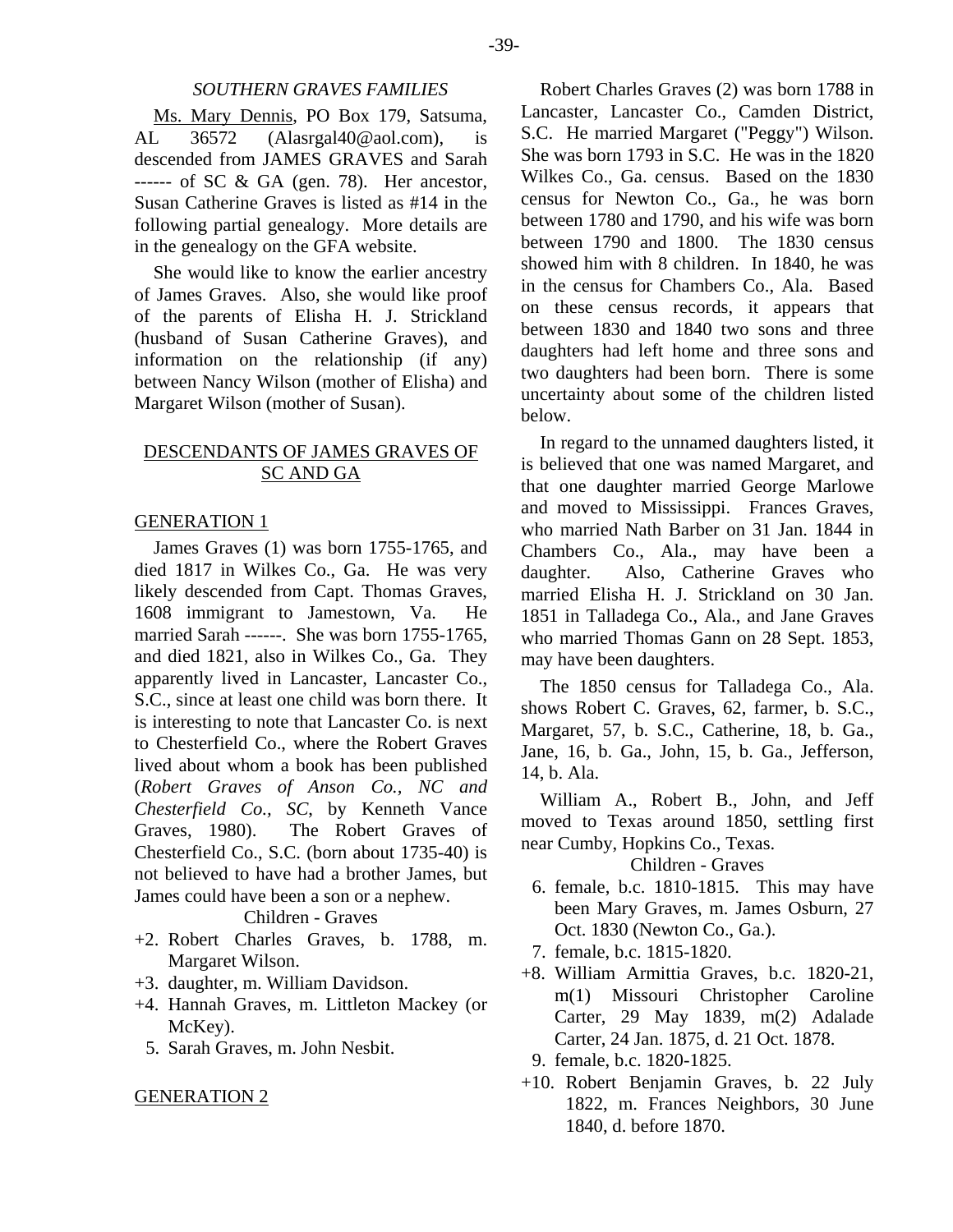- +12. Charles Mackey Graves, b. 28 April 1826, m. Martha Caroline Dodson, 25 Nov. 1852, d. 10 April 1885.
- 13. female, b.c. 1825-1830.
- +14. Susan Catherine Graves, b. 11 May 1831, m. Elisha H. J. Strickland, 30 Jan. 1851, d. 22 Sept. 1902.
	- 15. Jane Graves, b.c. 1834 (Ga.).
	- 16. John Graves, b.c. 1835 (Ga.).
	- 17. Jefferson ("Jeff") Graves, b.c. 1836 (Ala.).
	- 18. Newton Graves, b.c. 1835-1840.
	- A daughter (3) married William Davidson. Children - Davidson
	- 19. James Davidson
	- 20. Jane Davidson
	- 21. Sarah Davidson
	- 22. Ellinor Davidson
	- 23. Harriett Davidson
	- 24. Hannah Davidson
	- 25. John Davidson
	- 26. William Davidson

Hannah Graves (4) married Littleton Mackey (or McKey).

Children - Mackey

27. James Mackey

## GENERATION 3

Susan Catherine Graves (14), sometimes called Catherine, was born 11 May 1831 in GA, and died 22 Sept. 1902 in the home of her son John Mackey Strickland in Hampton, Calhoun Co., AR. She married Elisha H. J. Strickland on 30 Jan. 1851 in Talladega, AL. He was born 1 April 1830 in AL, and died 10 June 1863 in the Battle of Marks Hill, AR, from measles and pneumonia, in the Civil War. His name is on a memorial at Confederate Cem. at Arkansas Post in Arkansas Co., AR. He served as a private in  $24<sup>th</sup>$  AR, Co. G, Port Lock Reg. Inf., July 21-Aug. 31, 1862, enlisted June 4, 1860, in service July 21-Dec. 3, 1862, enlisted by J. W. Frost in Calhoun Co., AR. He was buried in

Army cemetery at Arkansas Post Memorial, AR, located off Highway 165 north of Dumas, AR. His parents were James Strickland (b. 1801 in GA, d. 1839 in Sabine Par., LA) and Nancy Wilson.

Children - Strickland

- 52. Jane Emoline Strickland, b. 27 April 1851 (Talladega, AL), d. 25 Jan. 1942 (Tinsman, Calhoun Co., AR).
- 53. James Asberry Strickland, b. 30 April 1853 (AL), d. 23 Nov. 1898 (Hampton, AR).
- 54. Elisha Wilson Strickland, b. 9 April 1855 (AL).
- 55. Mary A. Strickland, b. 23 March 1856.
- 56. Eilizor (or Eliza) F. Strickland, b. 23 Dec. 1858 (AL), m. John B. Hall, 21 Feb. 1877 (Calhoun Co., AR), d. 3 Oct. 1924 (Calhoun Co., AR). He was b. 8 Feb. 1857, and d. 20 April 1915 in Calhoun Co., AR. Both bur. Means Cem., Hampton, AR.
- 57. John Mackey Strickland, b. 17 Sept. 1860, d. 16 Nov. 1932 (Hampton, AR).
- 58. Thomas Jefferson Strickland, b. 6 Feb. 1862 (AR), d. 18 July 1898.

Mrs. Sandra Graves Letson, 1508 South Fremont St., Springfield, MO 65804 (techy@ix.netcom.com), is looking for the ancestry of LEONARD B. GRAVES. Her information is below. This is also an ancestor of Mrs. Jackie K. Stamper, 36 Hickory Ct., Lake Ozark, MO 65049.

# DESCENDANTS OF LEONARD B. GRAVES AND SUSAN DAY OF ALBEMARLE CO., VA & JEFFERSON CO., MO

# GENERATION 1

Leonard B. Graves (1) was born about 1812 and probably died about 1895. He married Susan T. Day on 18 April 1833 in Albemarle Co., VA. The minister was Francis Bowman, Presbyterian. Bondsman was Charles Day,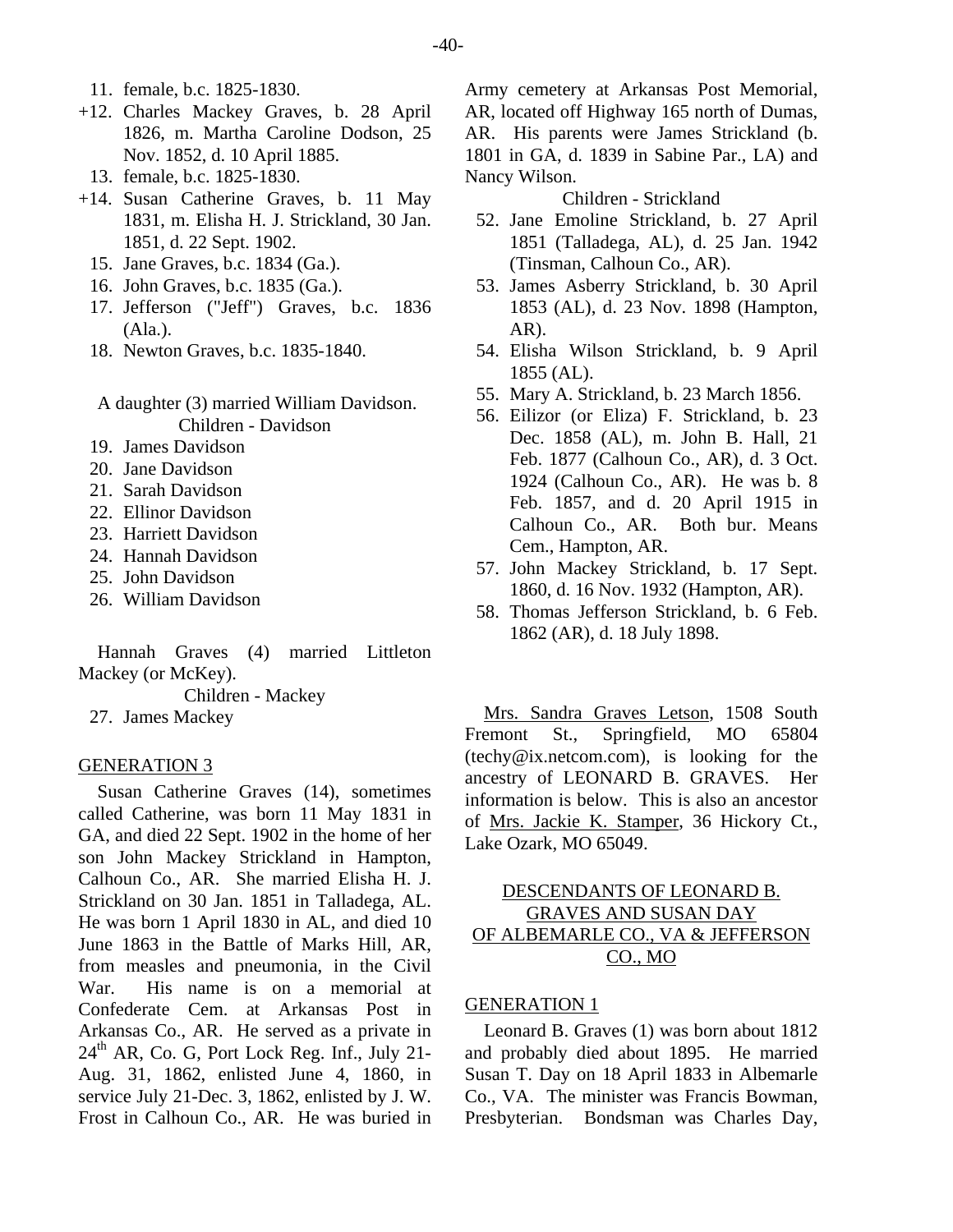and witness Ira Garrett. Susan was born in 1816 and died about 1880-82. According to census records, their first child was born in VA, the next 4 in OH, and the others in MO. The first 7 children were in the 1850 census of Jefferson Co., MO, and the others were from the 1870 census for Marion Twp., St. Francois Co., MO. The occupation of Leonard was listed in the 1870 census as wheelwright, and in later censuses as farmer.

It is possible that Leonard is connected to Thomas W. Graves who married Mildred P. Thrift, 7 March 1825, Albemarle Co., VA, minister Francis Bowman. He was born 1811, son of Elijah Graves. It is also possible that he is connected to Thomas Graves, born about 1787 who married second Phebe Ames, and moved to MO. Both of these men were descended from Capt. Thomas Graves of VA (genealogy 169).

Children - Graves

- 2. Mary E. Graves, b. 1835.
- 3. Thomas W. ("Billy") Graves, b. 1837. William Arthur Graves referred to one brother as Billy, and it is assumed this is the one.
- +4. Susan Rebecca Graves, b. Feb. 1839, m. Samuel Craig, 25 Dec. 1853, m(2) ------ Shumate.
	- 5. child, b. 1841.
	- 6. James H. Graves, b. 1843, d. age 19 (of a disease on Union Hospital Steamer Boat called the Isabella). He was in the Civil War.
- +7. Sarah E. Graves, b. 1845, m. George Sweet, 4 July 1866.
- +8. Charles L. Graves, b. 8 July 1849, m(1) Amanda Eaves, 1872, m(2) Maggie Whittaker, 1884, d. 3 Sept. 1916.
	- 9. George W. Graves, b. 1850.
	- 10. Rudolph Graves, b. 1854, m. Mary J. Pig (or Pigg), 22 June 1879 (St. Genevieve Co., MO). They were both of St. Francois Co., MO at marriage.
	- 11. Joseph Graves, b. Nov. 1855, m. ------, c. 1887. 1900 census lists him as widow, married 13 years, occupation carpenter.
- $+12$ . Stephen B. Graves, b. June 1858, m(1) Julia A. Anderson, 22 July 1880, m(2) Mary E. Anderson, 1 Oct. 1888.
- 13. Eliza Jo Graves, b. 1860, m. Jasper Cook, c. 1878. He and his parents b. MO. His occupation was stone mason. The 1900 MO census also showed a nephew, Leonard Graves, b. May 1883, stone mason, living with them.

#### GENERATION 2

Susan Rebecca Graves (4) was born Feb. 1839. She married Samuel Craig on 25 Dec. 1853. She may have married Mr. Shumate as her second husband. William Arthur Graves referred to one sister as Rebecca Shumate, so it is assumed that this is the one and that she had a second marriage to Mr. Shumate. The list of children below are from the 1870 census for Marion Twp., St. Francois Co., MO, taken July 1870.

## Children - Craig

- 14. Mary E. Craig, b.c. 1856.
- 15. John W. Craig, b.c. 1857.
- 16. William J. Craig, b.c. 1858.
- 17. Susan R. Craig, b.c. 1860.
- 18. Leonard A. Graves, b.c. 1863.
- 19. James W. Graves, b.c. 1865.
- 20. George C. Craig, b.c. 1867.
- 21. Thomas W. Craig, b.c Feb. 1870.

Sarah E. Graves (7) was born about 1845- 1848. She married George Sweet of Jefferson Co., MO in St. Francois Co., MO. He was born about 1846. The family was listed in the 1880 census for Jefferson Co., MO.

Children - Sweet

- 22. Susan Sweet, b.c. 1871.
- 23. George Sweet, b.c. 1873.
- 24. William Sweet, b.c. 1875.
- 25. Luella (?) Sweet, b.c. 1877.
- 26. Adaline Sweet, b.c. 1879.

Charles L. ("Charley") Graves (8) was born 8 July 1849 in Jefferson Co., MO, died 3 Sept. 1916, and was buried in the Concord Cem., near St. Genevieve, MO. He first married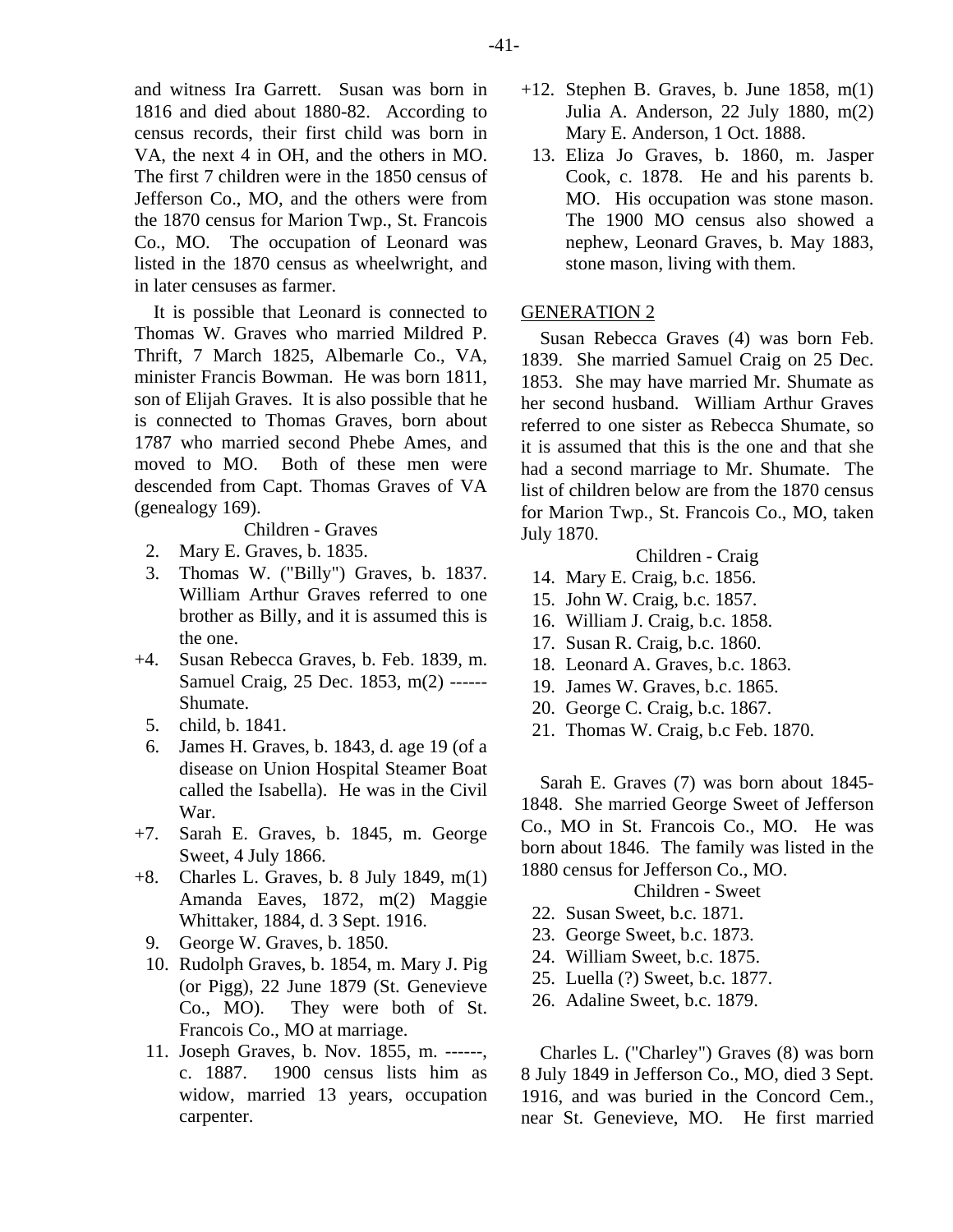Amanda Eaves in 1872. She was born 20 Oct. 1855 in MO, and died 22 Feb. 1880. The 1880 census showed Charles and children living with Amanda's brother William D. Eaves and family in Watkins Twp., Dent Co., MO in June 1880.

After Amanda's death, he married second Maggie (Chandler) Whittaker in 1884 in Springfield, MO. She was born 19 Sept. 1867 and died 7 April 1925. Charles and Maggie divorced in 1887 (Christian Co., MO Book 185, no. 604). They remarried, and divorced again 14 Sept. 1905 in Greene Co., MO (Greene Co., MO div. records 40029, Book 92, p. 14, Office of County Clerk). They lived in Marion Twp., Christian Co., Chadwick area for at least one year (personal property tax not paid, records line 0874, June 1, 1887, means he probably lived there in 1886). Charles returned to the St. Genevieve area, died there, and was buried with his father, Leonard.

The Springfield, MO City Directory for 1890-91 lists Charles Graves, laborer, living at 1020 Mt. Vernon, Springfield, Greene Co., MO. The 1900 census for Campbell Twp., Greene Co., MO lists Charles L. Graves, stone mason, 50, b. July 1849, married 16 years, b. MO, parents b. VA; wife Maggie E., 32, b. Sept. 1867, b. TN, parents b. VA; and children Virginia E., William A., and Roy L.

Children - Graves, by Amanda Eaves

- +27. Charles Lonzo Graves, b. 11 Jan. 1873, m. Pearl Dixon, 12 Oct. 1889, d. 2 Feb. 1948.
	- 28. Emmeline Graves, b.c. 1875.
	- 29. Amanda Augusta ("Gussie") Graves, b. 23 Sept. 1877 (Springfield, Greene Co., MO), m. Warren Lee Pennington, 28 Dec. 1892 (Rolla, MO), d. 1 March 1945 (Elizabeth, NJ). She was 15 and he was 19 at marriage. He d. April 1940.

Children - Graves, by Maggie Whittaker

 30. Virginia Ellen Graves, b. 24 Feb. 1886 (Christian Co., MO), m. Franklin M. Groty, 22 Oct. 1902, d. 24 Feb. 1960 (Springfield, Greene Co., MO).

- +31. William Arthur Graves, b. 19 Oct. 1889, m. Martha Pauline Augusta Kuykendall, 11 Nov. 1920, d. 21 April 1961.
	- 32. Roy Leonard Graves, b. 9 July 1891, d. 18 Dec. 1934.

Stephen B. Graves (12) was born in June 1858 in MO. He first married Julia A. Anderson on 22 July 1880 in St. Genevieve Co., MO. He married second Mary E. Anderson on 1 Oct. 1888. She was born in June 1863. At marriage he was of Bonne Terre, St. Francois Co., and she was of Big River Mills, St. Francois Co. The family was listed in the 1900 census for St. Francois Co., MO. In addition to the 2 children, a niece, Ruthie Benham, b. Feb. 1885, was also listed.

Children - Graves

- 33. Milia (?) Graves (dau.), b. July 1889.
- 34. Kokie F. Graves (son), b. 1893.

Mr. Leonard Ray Graves, 801 Roza Vista Dr., Prosser, WA 99350 (popcornl&s @bentonrera.com), is looking for his ancestry. His information follows.

# DESCENDANTS OF JAMES WILLIAM GRAVES AND WILHELMINA KATE SPENCER OF AR & WA

#### GENERATION 1

James William Graves (1) was born 10 Dec. 1871, probably in AR, and died 29 June 1930. He grew up in a small town in AR. He married Wilhelmina Kate Spencer on 22 Oct. 1916. They lived in White Bluffs, WA, until that town was taken over by the Hanford nuclear facility. After James died, Wilhelmina remarried to Walter Ray Small on 5 May 1938, and they had 2 daughters, Ella May Small, born 16 Aug. 1938, and Nellie Kay Small, born 12 Dec. 1940. James had at least one sister.

#### Children - Graves

 2. James Spencer Graves, b. 7 Oct. 1917, m. ------, d. by 2000. 1 son and 1 dau.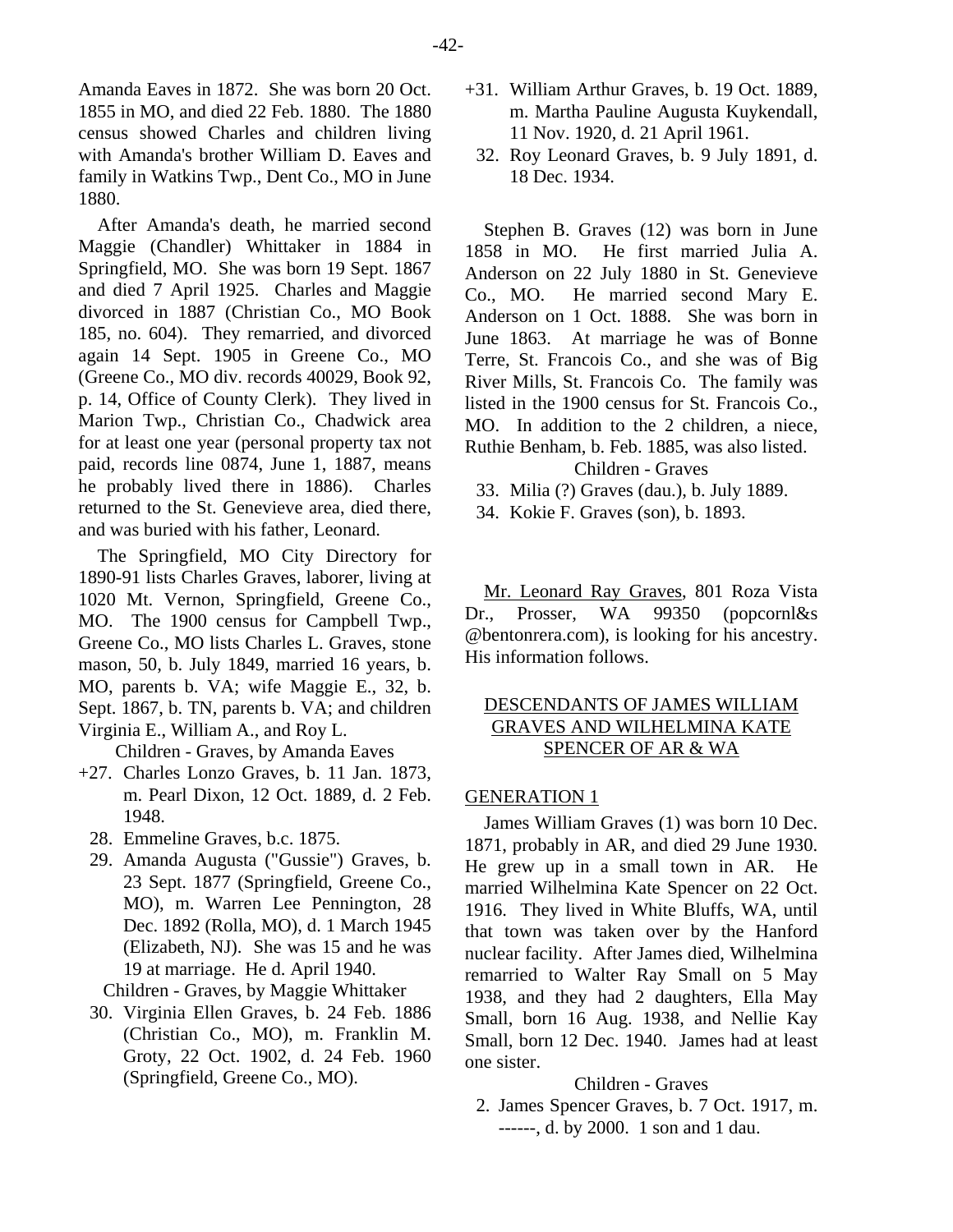- 3. Eleanor May Graves, b. 27 May 1919, m. ------. 4 children.
- 4. Jesse Jackson Graves, b. 20 Aug. 1920, d. by 2000. No children.
- +5. Leonard Lonzo Graves, b. 27 Feb. 1922, m. Gladys Josephine Cameron, 16 Feb. 1947.
	- 6. Raymond Frederick Graves, b. 15 Sept. 1923, d. by 2000. 4 children.
	- 7. Charles Catherine Graves, b. 8 March 1925, m. ------. 3 children.
	- 8. Jewell William Graves, b. 6 April 1928, m. ------. 6 children.
	- 9. Henry Harrison Graves, b. 8 Oct. 1929, m. ------. 6 children.

#### GENERATION 2

Leonard Lonzo Graves (5) was born 27 Feb. 1922. He married Gladys Josephine Cameron on 16 Feb. 1947.

Children - Graves

- 10. Judy Dian Graves, b. 22 Sept. 1947.
- 11. Patricia Ann Graves, b. 17 Aug. 1949.
- 12. Myrtle Marie Graves, b. 6 May 1951.
- 13. Rebecka Jo Graves, b. 6 July 1952.
- 14. Leonard Ray Graves, b. 8 Jan. 1963.

(ED. NOTE: Suggestions include: (1) Try to find a death certificate and obituary for James William Graves and his wife. That might give names of his parents and other relatives and where he was born. (2) Find James in the 1920 census to see where he was born and see other information. (3) Find James as a child in the household of his parents in the 1880 census.)

Mrs. Kathy Graves, 307 Fort St., Waynesville, MO 65583 (kat@zigs.net), is looking for information on LANCE GRAVES, born 1793 in VA, died in KY, m. Lovena McCoy. She says his father was LANCELOT GRAVES, born 1760, married Nancy Clark, and Lancelot's father was THOMAS GRAVES. She also believes there is Indian ancestry and wonders where this is. She asks whether there is a connection to Capt. Thomas Graves of VA.

(ED. NOTE: This family was last discussed in the 1994 GFNL, pages 41-42. The first 2 generations of the genealogy of Thomas Graves, father of Launcelot Graves, (gen. 126) are below, followed by the first 2 generations of the genealogy for Lance Graves (gen. 276). It is speculated that Launcelot Graves might have been descended from John Graves of St. Mary's Co., MD (gen. 247). All help and proof will be appreciated.)

# DESCENDANTS OF THOMAS GRAVES OF NORTHAMPTON CO., VA

Contributors of this information are Mr. William W. Howe, 411 Springwood Lane, San Antonio, TX 78216, and Mrs. Rosella Glover, 6280 Broadmoor Dr., La Mesa, CA 91942.

#### GENERATION 1

Thomas Graves (1) married about 1758, probably in Northampton Co., VA. He lived in Northampton Co., VA.

A Joshua Nelson married Elizabeth Greaves, daughter of John Greaves who died in 1748 in St. Mary's Co., MD (genealogy 247). The will of Joshua Nelson was written in 1744, filed in St. Mary's Co., MD, and mentions his wife Elizabeth, children Lancelot, Mary Ann, Chloe, and Seneca, and slaves. Joshua apparently died between the codicil date of 11 May 1744 and 9 July 1744 when the will was proved.

The will in part states: "In the name of God, Amen, I Joshua Nelson of Northumberland Co. (VA)... I leave to Elizabeth, my loving wife, the use of four negroes... I give to my son Lancelot forty-five pounds sterling..." It is believed that Lancelot may have been by a previous marriage, before Joshua married Elizabeth Greaves.

It is interesting to note that the names of Mary Ann and Chloe were also used by Elizabeth's brother Thomas Greaves for his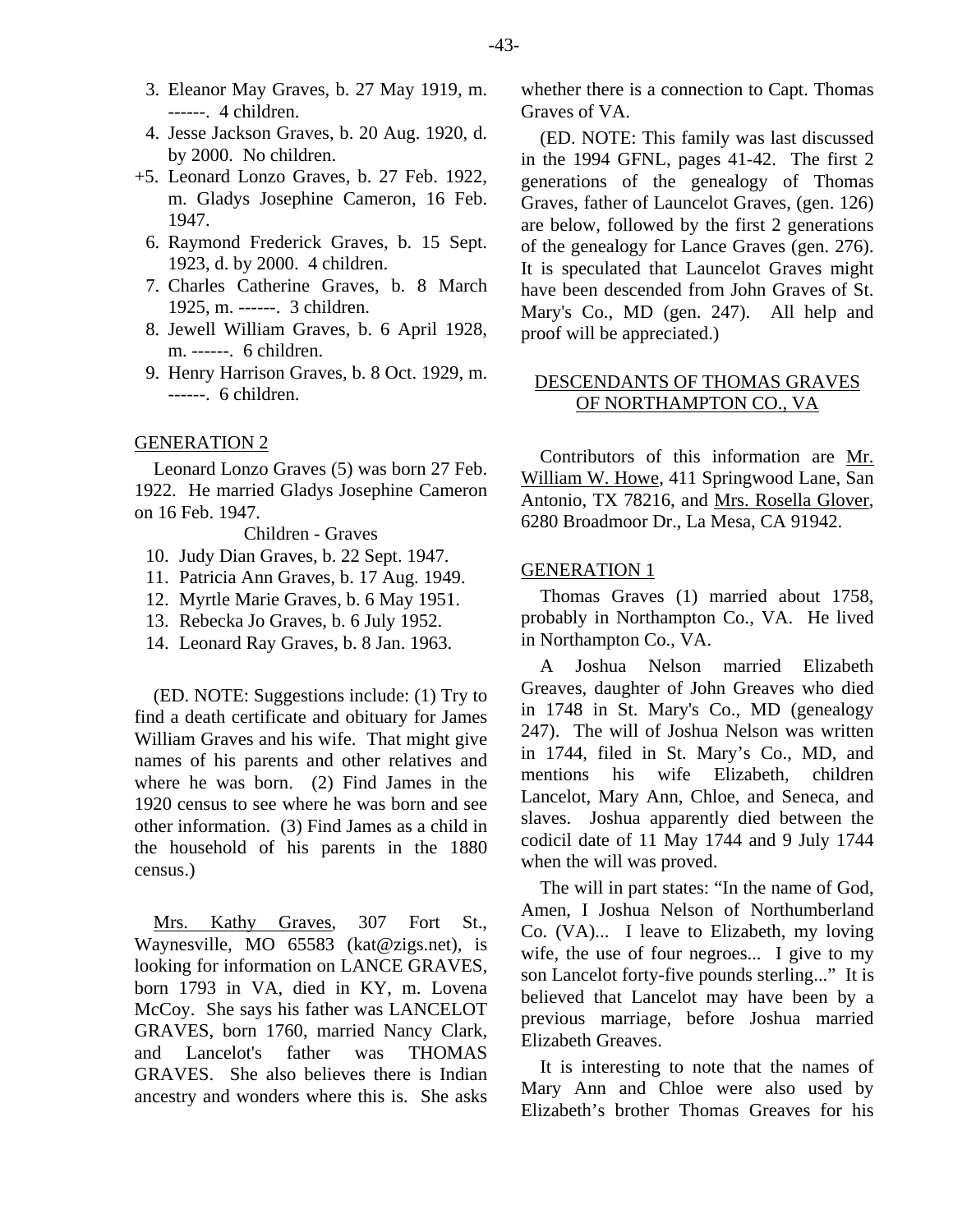children. Considering that the name of Lancelot is very rare and has not been found among the descendants of Capt. Thomas Graves of VA, is it possible that Lancelot Graves (son of Thomas Graves of Northampton Co., VA) could be part of this family of St. Mary's Co., MD?

Northampton Co. and Northumberland Co., VA are close to each other. Also, Lancelot Graves' children are believed to have included Lance (named after him), Elizabeth and Joshua (these last 2 might have been named for his sister and brother, since Thomas Greaves had a sister and brother by this name).

Children - Graves

+2. Launcelot Graves, b.c. 1760, m. Nancy Clark, possibly c. 1792.

# GENERATION 2

Launcelot (or Lancelot) Graves (2) was born about 1760 in Northampton Co., VA, and may have died in Loudoun Co., VA. In one biographical sketch he was called Lot. He married Nancy Clark. They apparently lived in Loudoun and Fairfax counties, VA, since that is where Elizabeth and Joshua were born.

The 1810 census for Loudoun Co., VA shows a household headed by a Nancy Graves who is probably this Nancy. If so, it would seem that Launcelot must have died between 1800 and 1810 (after 1800, because the household contained 2 males under 10, 1 female under 10, and 1 female 10-16 (Elizabeth)). The census also shows one male and one female over 45; although the male could have been Launcelot, since he would have been 50, it is more likely that his or her parents were living in the household, probably hers.

There may have been an older son, Lance Graves, who was no longer living in the household in 1810. Lance was born about 1793 in VA, married Lovena ------, and moved to Marshall Co., KY (see genealogy 276).

Since Lance, born about 1793, may be the oldest child, it is possible that Launcelot didn't marry Nancy until about 1792, when he would have been about 32. If Nancy is the female, age 16-26 in the census, then she was probably born about 1784 (1784-94), and may have been Launcelot's second wife. That would mean at least the older children were by a first wife. On the other hand, it is possible that Nancy was born earlier, and the 1810 census was either wrong about her age or the female 16-26 was someone else (such as an older daughter)

# Children - Graves

- 3. Lance Graves (possible child), b.c. 1793, m. Lovena ------. For descendants, see genealogy 276.
- +4. Elizabeth Graves, b. 5 June 1797, m. George Smith, 24 Dec. 1818, d. 25 July 1883.
- +5. Joshua Graves, b. 7 Oct. 1799, m. Elizabeth Henderson, 1819, d. 1878.
	- 6. daughter, b.c. 1801 (1800-1809).
	- 7. son, b.c. 1805 (1800-1809).

# DESCENDANTS OF LANCE GRAVES AND LOVENA V. McCOY OF VA, MO & KY

This information was contributed by Mrs. Maxine Lawhorn, Route 1, Box 116, Stillwater, OK 74074.

#### GENERATION 1

Lance Graves (1) was born about 1793 in VA, and died between 1860 and 1870 in KY. He married Lovena V. McCoy by 1840, probably in VA or TN. She was born about 1812 in SC. They lived in Marshall Co., KY, near Nashville, and in Pulaski Co., MO. Lance Graves sold land in Pulaski Co., MO in 1856-57. They were listed in the 1850 census in Marshall Co., KY, p. 37, dwelling 598, family 599. Lance was also in the 1860 Marshall Co., KY census as head of household, but Lovena was head of household in the 1870 Marshall Co. census, indicating that Lance died before then.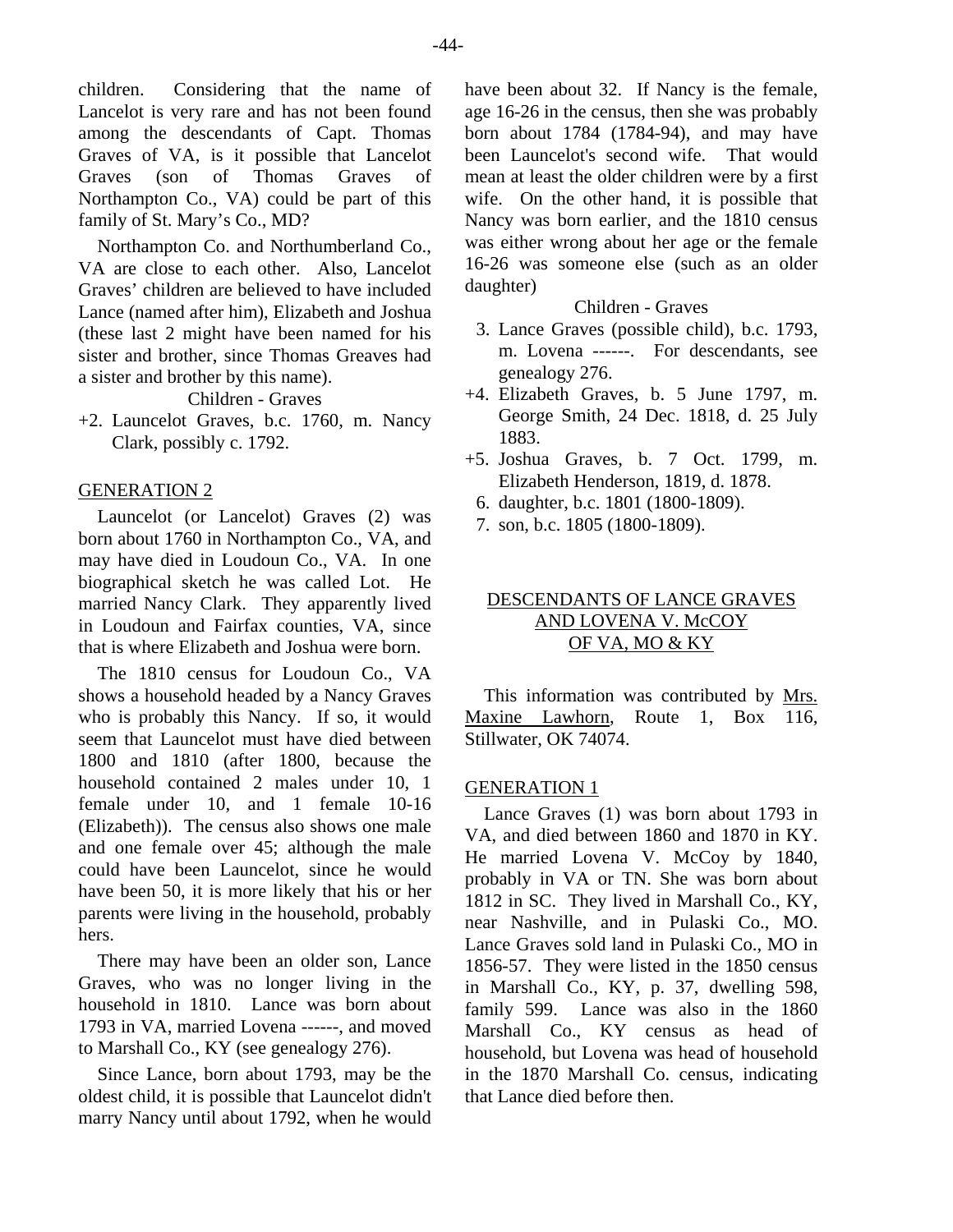Lance Graves may be descended from a Thomas Graves who lived in Northampton Co., VA (genealogy 126). This Thomas had a son Launcelot Graves, born about 1760, who married Nancy Clark, and may have been the father of Lance Graves.

#### Children - Graves

- 2. Mary Elizabeth Graves, b. 12 Dec. 1842 (TN), m. James Wesley Logan, 15 Aug. 1859 (Pulaski Co., MO), d. 20 June 1928 (Pulaski Co., MO). Bur. Dry Creek Cem. on Fred Gray's farm, east of St. Roberts, MO.
- 3. Champ Connor Graves, b. 1845 (TN), m. Sarah ------.
- 4. Virginia A. Graves, b. 1847 (Marshall Co., KY), m. George Washington Marshall, 18 Feb. 1865 (Smithland, Livingston Co., KY).
- +5. William Lance Graves, b. 9 Sept. 1849, m(1) Harriett Evelyne York, 1871, m(2) Emiline Henson, c. 1892, m(3) ------, m(4) ------, m(5) Nancy Gilkay, d. 7 Sept. 1935.
	- 6. Perlina Jane Graves, b. 9 Aug. 1852 (Marshall Co., KY), m. William H. Baker, 1 April 1869 (Marshall Co., KY).
	- 7. James H. Graves, b.c. 1854 (Marshall Co.,  $KY$ ).
	- 8. Susan C. Graves, b.c. 1856 (MO), m. Wiley Puckett, 18 June 1879 (KY).
	- 9. David Graves, b.c. 1861 (KY).

## GENERATION 2

William Lance Graves (5) was born 9 Sept. 1849 in KY, died 7 Sept. 1935 in Pulaski Co., MO, and was buried in Friendship Cem., inside Fort Leonard Wood. He first married Harriett Evelyne York, daughter of Richard C. York and Jane ------, in 1871 in MO. She was born in 1854 in MO, and died about 1890 in Pulaski Co., MO. He secondly married Emiline Henson about 1892 in Pulaski Co., MO. She was born in 1868, and died in 1911 in Pulaski Co., MO. He apparently married 3 more times. His fifth wife was Nancy ("Nan") Gilkay. All his children were born in MO.

Children - Graves, by Harriett E. York

- 10. David Henry Graves, b. 31 Dec. 1872, m. Mary E. Labargar, c. 1894, d. 6 March 1948 (Perryville, MO).
- 11. Mary E. ("Mollie") Graves, b. 30 March 1876, m(1) Thomas W. Gan, 5 April 1891 (Pulaski Co., MO), m(2) John York.
- +12. Martha Levine Graves, b. 24 Sept. 1879, m. William Jackson Atterberry, 7 April 1895, d. 14 Nov. 1903.
- 13. William Frank Graves, b. 1884 (?), m. Mary ------. Bur. St. Genevieve, MO.
- 14. Katheryn Virginia ("Jenny") Graves, b. 12 March 1886, m. John Lorenzo Manes, 30 Dec. 1903 (Pulaski Co., MO), d. 13 Feb. 1963 (Waynesville, Pulaski Co., MO). Bur. Bethlehem Cem., Pulaski Co., MO.
- 15. Joseph Lillburn Graves, b. 10 March 1888, m. Maggie Lillian Crossland, 9 Dec. 1909 (Book 1, p. 373, Pulaski Co., MO), d. 3 June 1947 (Pulaski Co., MO). Bur. Fairville Cem.

Children - Graves, by Emiline Henson

- 16. Harriett Graves, b. 1892-93 (Pulaski Co., MO), m. Bruce Floyd Barnhill. He d. Aug. 1933 of typhoid fever. Their one son died.
- 17. Everett Odney Graves, b. 18 June 1894 (Pulaski Co., MO), m(1) Clella Allaina Williams, 16 July 1919 (Pulaski Co., MO, Bk. 3, p. 16), d. 17 Oct. 1982 (Pulaski Co., MO). Bur. Waynesville Memorial Cem. on business hwy. 66).
- 18. Virgie Graves (son), b. 1905, never married, died of snake bite.
- 19. Lucy Mae Graves, b. 1906, m. Earl Dunlap.
- 20. Marvin Clayton Graves, b. 18 Sept. 1908 (Tribune/Bloodland area, MO).

Mr. Anthony Graves, PO Box 1833, Charleston, SC 29402 (asgraves @bellsouth.net), is looking for the ancestry of his ARCHIBALD GRAVES, born 1848, who married Martha Jane Caulder, and lived in Marion Co., SC.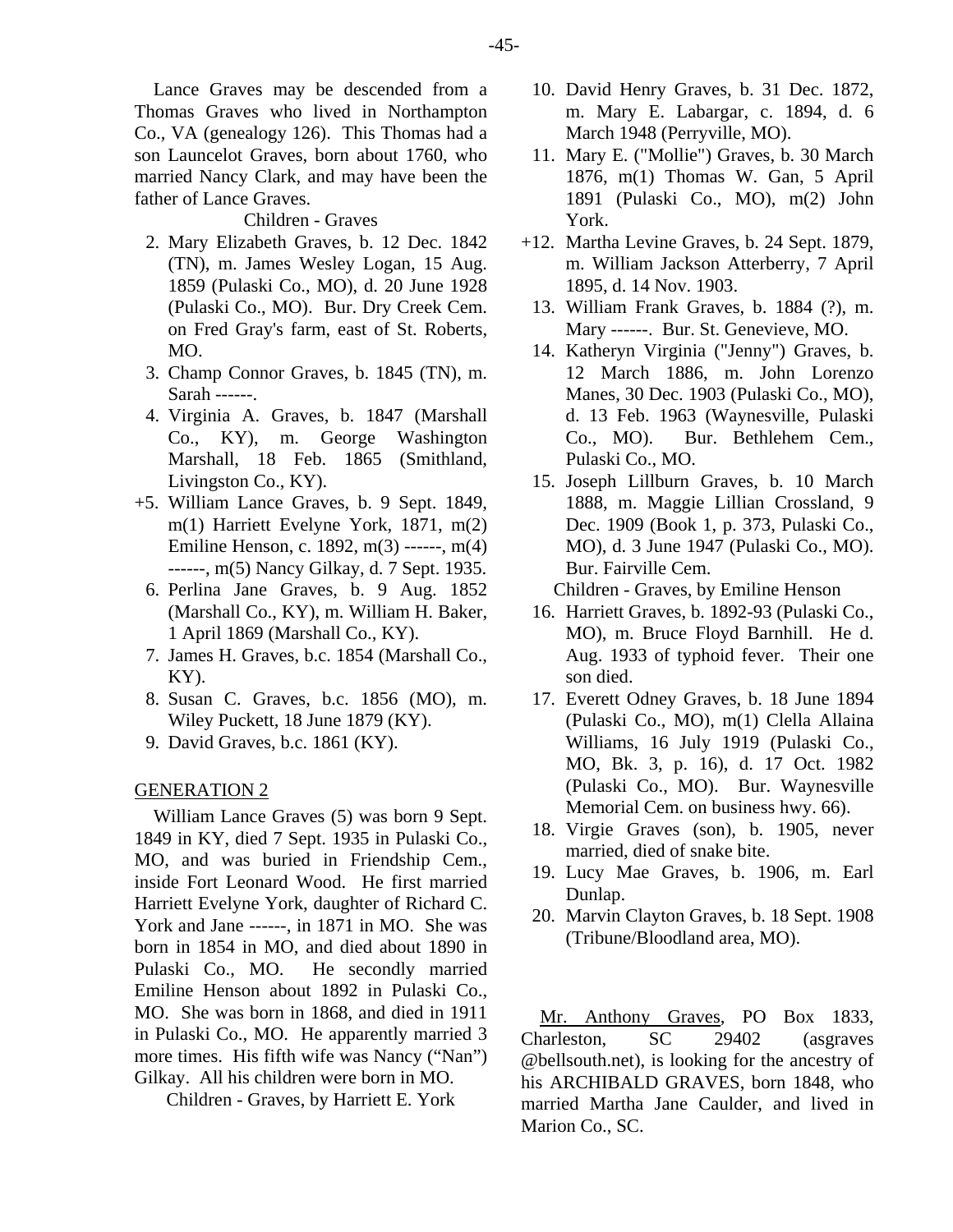(ED. NOTE: The information I have for this family is below. It seems likely that this Archibald is related to Archibald Graves of NC & Pike Co., AL (gen. 63), Hardy Graves (gen. 73), and John Graves (gen. 92). To find the parentage of Archibald Graves, he needs to be found as a child in the household of his parents in the 1850 and 1860 censuses, probably in SC, NC or VA.)

# DESCENDANTS OF ARCHIBALD PRATT GRAVES AND MARTHA JANE CAULDER OF SC

## GENERATION 1

Archibald Pratt Graves (1) was born 1 Jan. 1848, and died 2 Feb. 1900 in Marion Co., SC. He married Martha Jane Caulder. She was born in July 1856.

Children - Graves

- +2. Tebia Graves, m. Boyd Turner.
	- 3. John Graves, b. 23 Aug. 1872 (Kirby Twp., Marion Co., SC), d. 25 Nov. 1939 (Marion Co., SC).
- +4. Henry E. Graves, b. 28 Dec. 1874, m. Callie Jane Harrelson, d. 17 May 1950.
	- 5. Martha Graves, b. Feb. 1878 (Kirby Twp., Marion Co., SC).
- 6. Mary Graves, b. Nov. 1879 (Kirby Twp., Marion Co., SC).
- +7. James Anderson Graves, b. 16 April 1886, m. Florence Collins, d. 4 Feb. 1938.
- +8. Mollie Jane Graves, b. May 1886, m. Simpson Ivey, d. 1981.
- +9. Carrie Lee Graves, b. 25 Aug. 1891, m. Phillip Crosby Lupo, d. 31 Aug. 1959.
- +10. Archibald Pratt Graves, Jr., b. 8 April 1893, m. Carrie Belle Gasgue, d. 21 Oct. 1966.

# GENERATION 2

Tebia Graves (2) married Boyd Turner. Children - Turner

- +11. Willis Turner, m. ------.
- +12. Archie Turner, m. ------.
- +13. Lacy Turner, m. ------.

+14. Cora Turner, m. ------.

Henry E. Graves (4) was born 28 Dec. 1874 in Marlborough (Marlboro) Co., SC, and died 17 May 1950 in Marion Co., SC. He married Callie Jane Harrelson, daughter of George Harrelson and Emiline Bryant. She was born 27 March 1872 and died 28 June 1950, both in Marion Co., SC.

Children - Graves

- 15. Emma Graves
- +16. Oliver Cromwell Graves, b. 2 Oct. 1897, m. Mary Sealey, d. 30 Nov. 1965.
- 17. William Henry Graves, b. 15 June 1899.
- +18. Jesse Monroe Graves, b. 17 Oct. 1901, m. Carolyn Frenchy Hampton, d. 7 Nov. 1968.
- 19. Louella Graves, b. 8 April 1904, d. 10 April 1904 (Marion Co., SC).
- +20. Robert Lee Graves, b. 3 Oct. 1905, m. Doris Powell, d. 30 Oct. 1970.
- +21. Bessie Jane Graves, b. 6 Jan. 1908, m(1) Henry Carter, m(2) Meniphee Dew, d. 7 Aug. 1996.
- 22. Marion Hartford Graves, b. 10 May 1910, d. 25 June 1910 (Marion Co., SC).
- +23. Daisy Bell Graves, b. 8 April 1913, m(1) Arthur McCain Baker, m(2) Vernon Simpkins McDaniel, d. 8 May 1986.
- +24. Maude Graves, b. 20 Oct. 1917, m. Wilton Murphy Ford, d. 26 April 1989.

James Anderson Graves (7) was born 16 April 1886 in Kirby Twp., Marion Co., SC, and died 4 Feb. 1938 in Marion Co., SC. He married Florence Collins. She was born in 1892, and died in 1962 in Marion Co., SC.

## Children - Graves

- 25. Sophie Jean Graves, m. Walker Jackson.
- 26. J. H. Graves, b. 1915, d. 1933 (Marion Co., SC).
- 27. Major Marvin Graves, m. Jannette McInnis.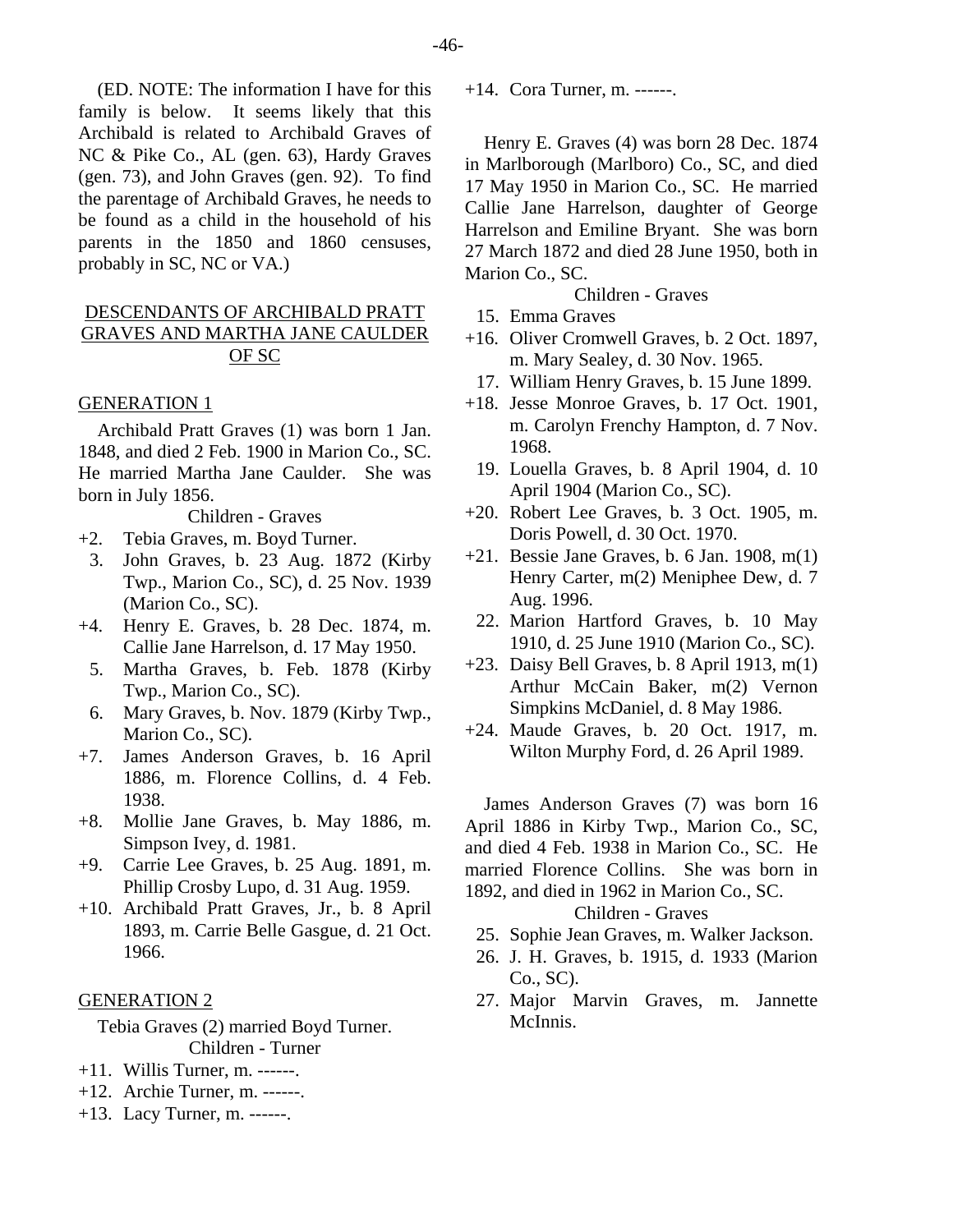Mollie Jane Graves (8) was born in May  $1886<sup>1</sup>$  $1886<sup>1</sup>$  in Marion Co., SC, and died in 1981. She married Simpson Ivey. He was born in 1885 and died in 1930.

Children - Ivey

- 28. Ramona Ivey
- 29. James Edward Ivey, b. 1908, d. 1977.
- 30. William Oscar Ivey
- 31. Annie Belle Ivey
- 32. Henry Marshall Ivey
- 33. Elmer Ivey

Carrie Lee Graves (9) was born 25 Aug. 1891 and died 31 Aug. 1959, both in Marion Co., SC. She married Phillip Crosby Lupo. He was born 18 June 1889 and died 4 June 1960.

Children - Lupo

- 34. Effie Lee Lupo
- 35. Phillip Crosby Lupo, Jr.
- 36. Margaret Lupo

Archibald Pratt Graves, Jr. (10) was born 8 April 1893 in Marion Co., SC, and died 21 Oct. 1966 in Darlington Co., SC. He married Carrie Belle Gasgue. She was born 7 Oct. 1917 and died 6 June 1979.

Children - Graves +37. Alan S. Graves, m. ------.

Ms. Joan Clark, 443A Tarter Apts., Commerce, TX 75428 (Mjohnson@neto.com), is looking for information and ancestry for NANCY GRAVES, born 9 Sept. 1796 in SC, died 24 April 1870 in Lincoln Co., TN. She married John Cole about 1820. He was born 17 Aug. 1795 in Richmond Co., NC, and died 10 June 1844 in Lincoln Co., TN.

John and Nancy Cole moved from Richmond Co., NC to Lincoln Co., TN after 1825. Their first 3 children were born in Richmond Co., NC. Joseph Cole, the fourth

child, her ancestor, was born 10 Dec. 1827 in Lincoln Co., TN.

(ED. NOTE: It seems possible that Nancy Graves was a daughter of William Graves of SC & TN (gen. 37), who had an unknown daughter born about 1796 in Abbeville Co., SC. William probably lived in both SC and NC, and went to TN about 1804. He and/or his children lived in Franklin Co. and Lincoln Co., TN. The two counties are next to each other in south central TN on the border with AL, and Lincoln is next to Giles Co., which had a number of Graves families also.)

Mrs. Ruby D. Harris, 8065 East Shahkoka Dr., Olive Branch, MS 38654, has been looking for the ancestry of her ancestor LOUISA GRAVES who married Samuel Booth. It has now been found that she is descended from BEVERLY GRAVES of Caroline Co., VA, as shown below. More information about this part of the family would be appreciated.

#### GENERATION 1

Beverly Graves (1) is believed to have been born in the 1750's in Caroline Co., VA. He lived in Caroline Co., and all his children were born there. It is believed that his father was John Graves.

The Order Book, Caroline Co., VA, 1799- 1802, page 80, shows Beverly Graves deceased. A Mr. Woolfolk was appointed guardian for John G. and Benjamin Graves.

It has been believed that Sally Graves who married William Gregory (gen. 288) was a daughter of Beverly. Although Sally and William named a son Beverly, it seems very unlikely that Sally was a daughter of Beverly. She was probably his sister, since she was probably born about 1740 or so, based on the age of her husband and the birthdates of her children.

# Children - Graves

+2. John George Graves, b.c. 1777, m. Mary Rutland.

<span id="page-22-0"></span><sup>&</sup>lt;sup>1</sup> The year of her birth or that of her brother James may not be correct, since they are so close together.